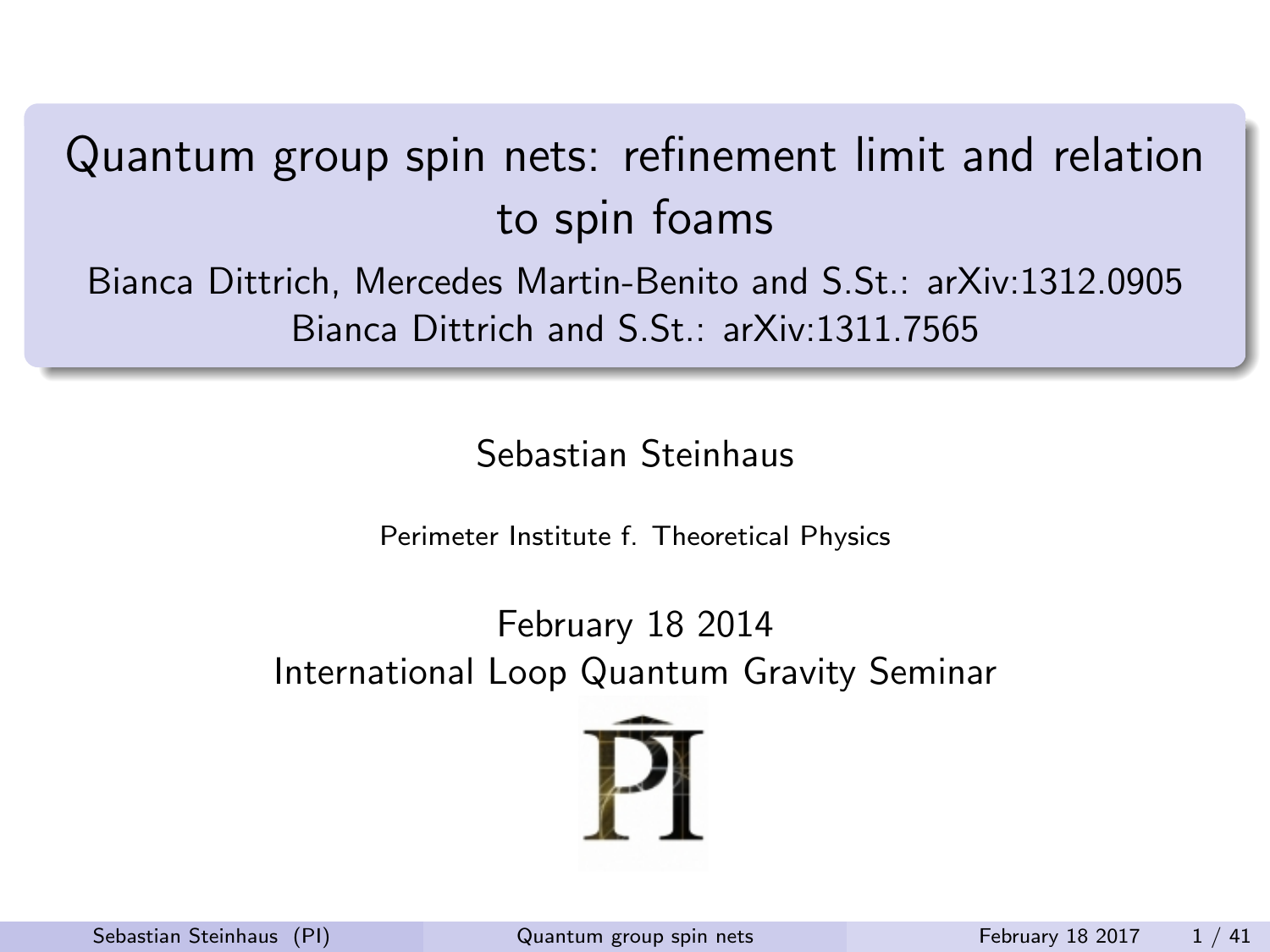## What is the refinement limit of spin foam models?

#### Spin foams: path integral approach related to Loop Quantum Gravity

[Barrett, Crane, Rovelli, Reisenberger, Engle, Livine, Pereira, Freidel, Krasnov, ...]

- **•** Lattice as a regulator
	- Semi-classical limit of large building blocks  $\rightarrow$  Regge action (discrete gravity) [Barrett, Baez, Freidel, and many others]
	- Generically breaks diffeomorphism symmetry
- Do spin foams possess a smooth phase with dynamics consistent with General Relativity?
- Problems for renormalization  $/$  coarse-graining schemes:
	- **Identification of relevant d.o.f.**
	- No background scale [Bahr, Dittrich '09, Bahr, Dittrich, S.St. '11, Rovelli '11, Dittrich '12]
	- Phases beyond (ordered)  $BF$  and degenerate phase?

Goal: Coarse-grain analogue spin foam models on Quantum groups.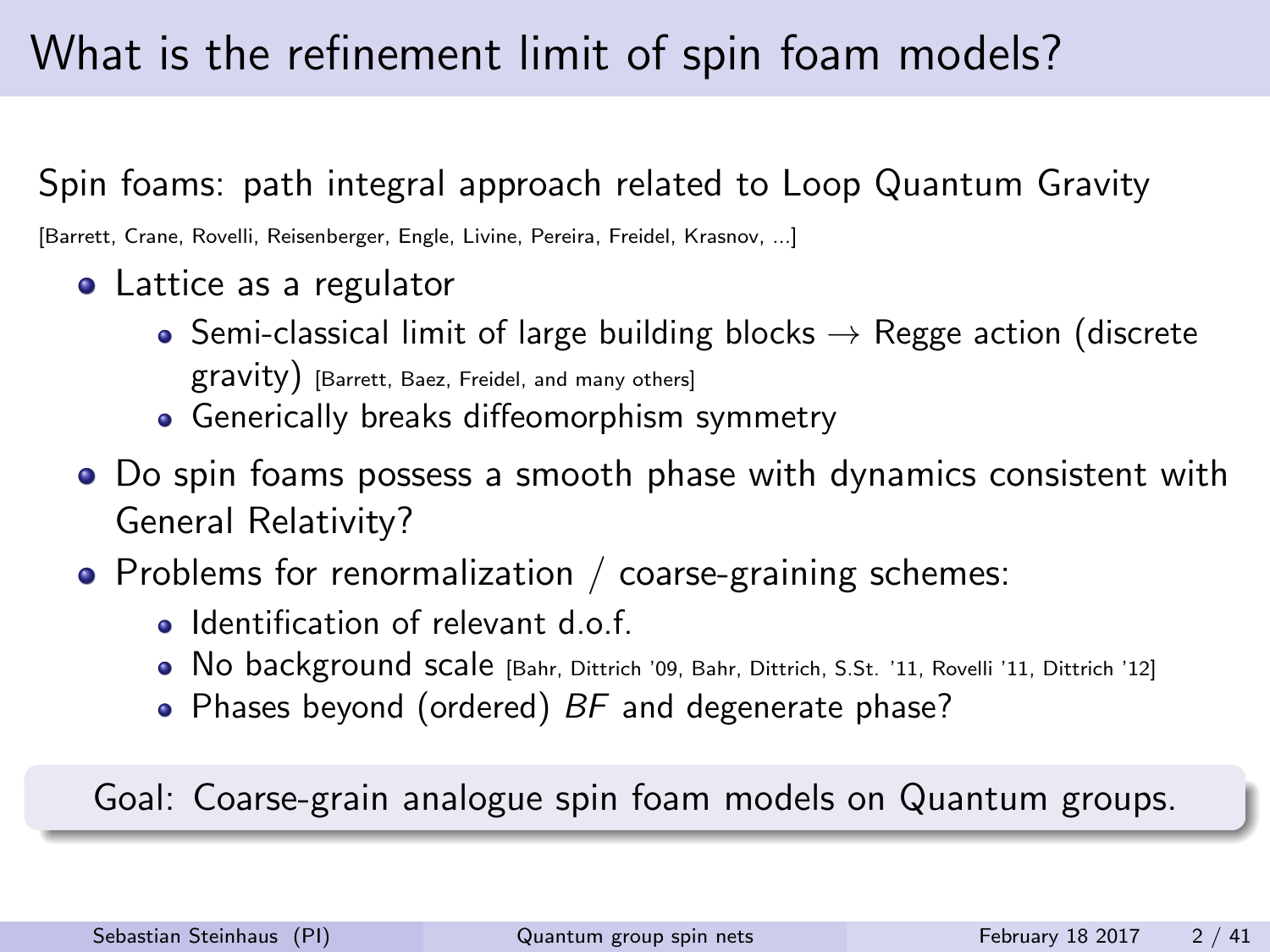What about the simplicity constraints?

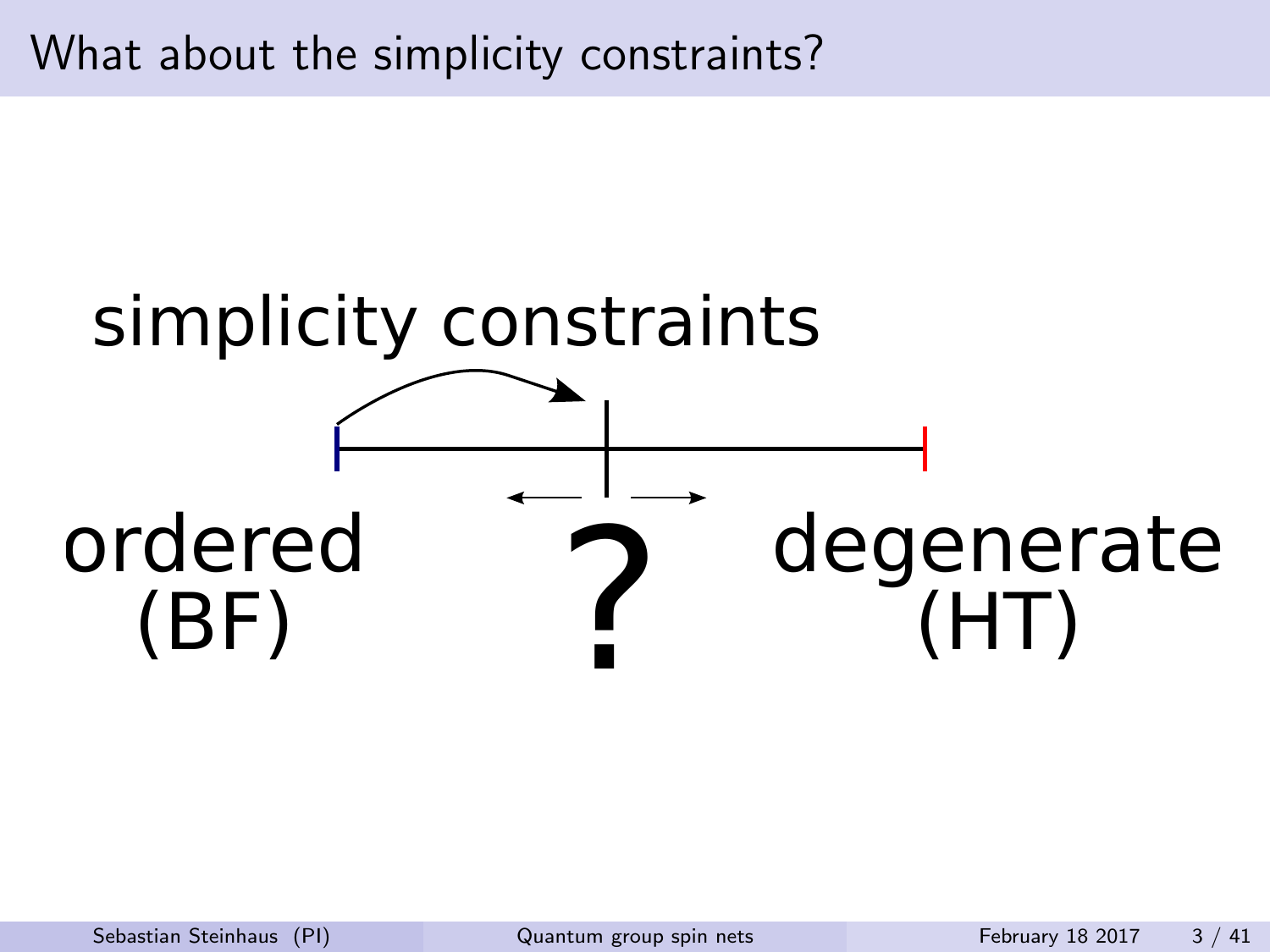# Outline



- [From spin foams to spin nets](#page-9-0)
- [Spin nets as 'melonic' spin foams](#page-14-0)
	- [Quantum group basics](#page-17-0)
- [Coarse-Graining via Tensor Network Renormalization](#page-23-0)
- [Results: Fixed points and phase diagrams](#page-30-0)

#### [Conclusion / Outlook](#page-40-0)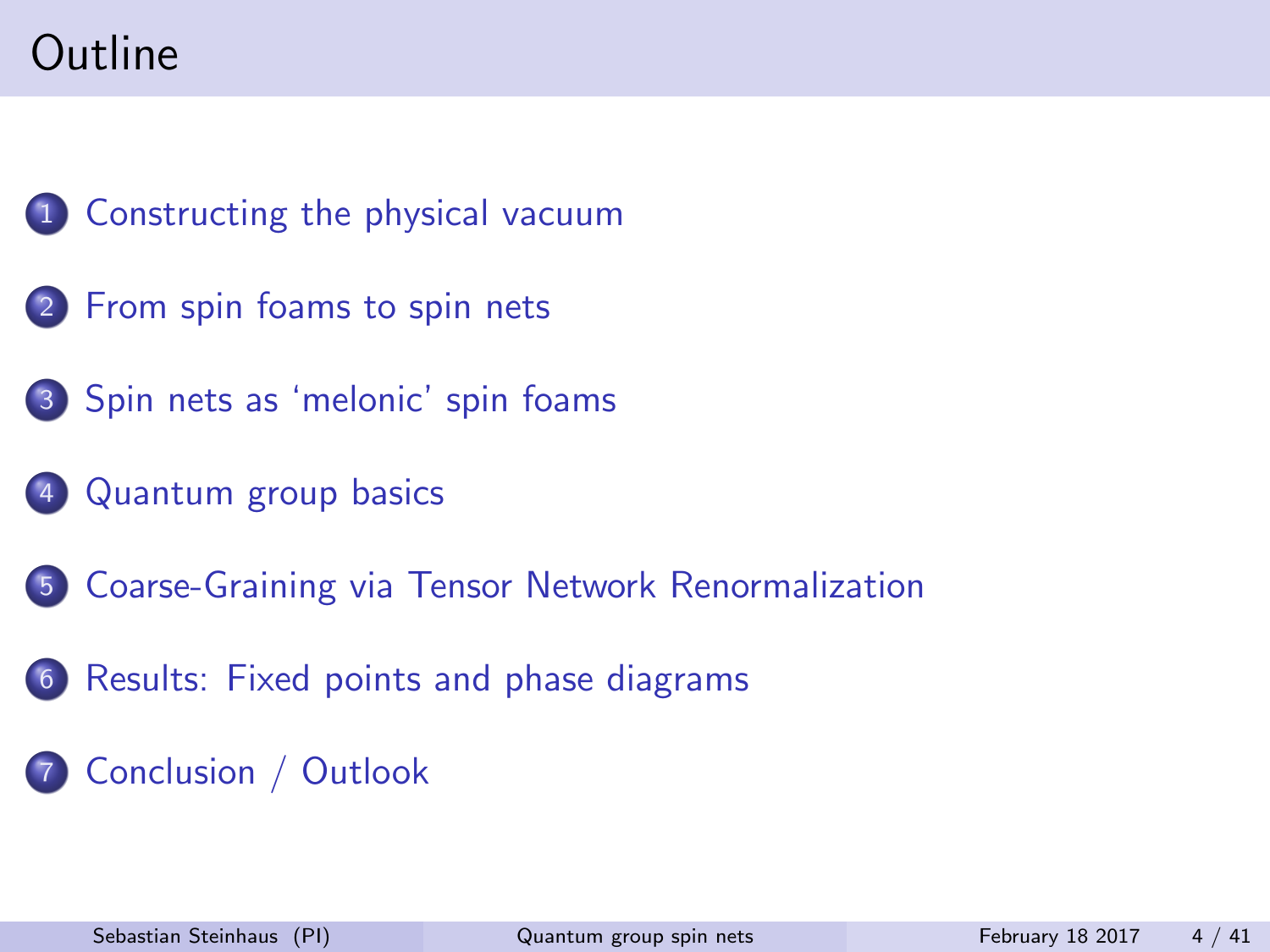#### <span id="page-4-0"></span>Time evolution via Pachner moves [Dittrich, Höhn, '11, '13]

Glue a d–simplex onto a triangulated  $(d - 1)$  hypersurface (local time evolution move):



Constraints in the canonical formulation:

- Pre–constraints (conditions for evolution to take place)
- Post–constraints (satisfied after evolution has taken place)

These constraints include diffeo– and Hamiltonian constraints in gravitational theories.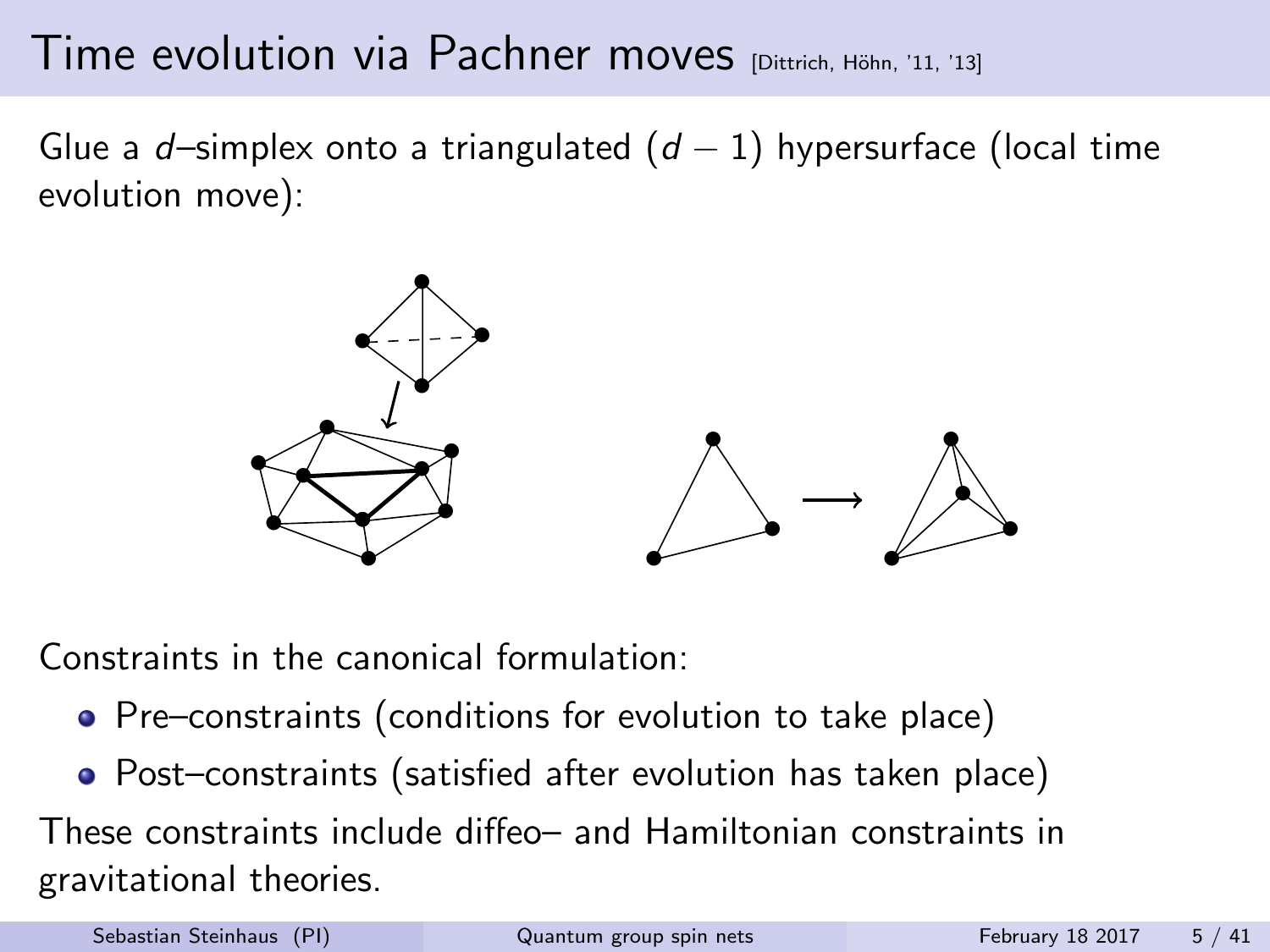#### Time evolution via Pachner moves – Quantum theory  $p_{\text{Dirich,}}$

S.St., '13, Dittrich, Geiller, '14, Höhn '14]

Hilbert space  $\mathcal{H}_b$  associated to boundary b.



Interpret time evolution as dynamical embedding map  $\iota_{bb'}$ .

- Under refinement: new degrees of freedom in vacuum state (or gauge).
- Need non–trivial refining maps: **Entangling maps** required (like  $2-2$ ) move in 3D or 3–2, 2–3 in 4D).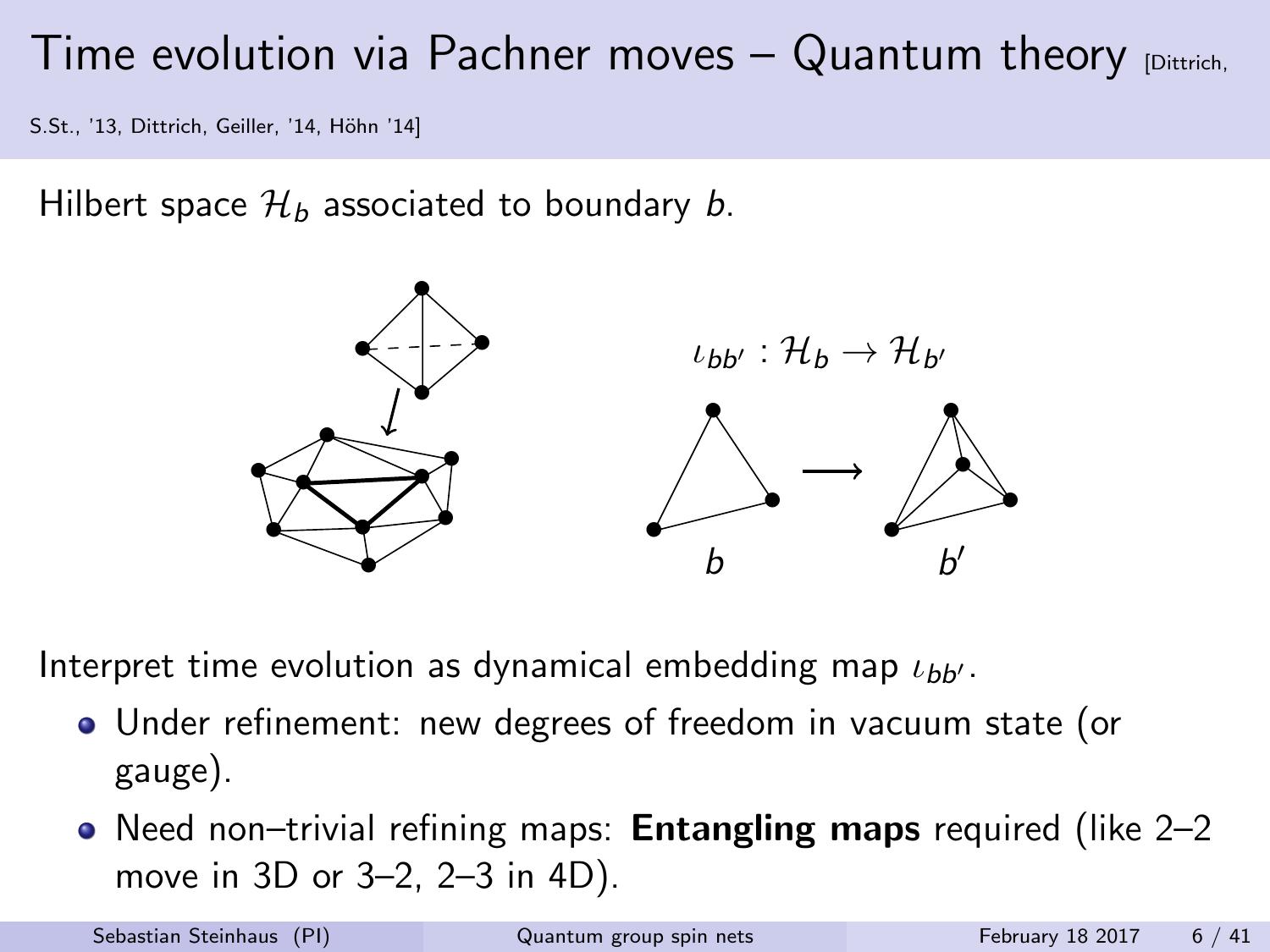# Cylindrical consistency for embedding maps  $D$  [Dittrich, S.St. '13]

These embedding maps have to satisfy (cylindrical) consistency conditions (for  $b \prec b' \prec b'$ ):

 $\iota_{b'b''} \circ \iota_{bb'} = \iota_{bb''}$  .

Define a **projective limit**  $\mathcal{H} := \cup_b \mathcal{H}_b / \sim$ , with equivalence relation  $(b \prec b''$  and  $b' \prec b'')$ :

$$
\psi_b \sim \psi'_{b'} \quad \iff \quad \iota_{bb''}(\psi_b) = \iota_{b'b''}(\psi'_{b'}) \quad .
$$

- The equivalence class of states  $[\psi_b]$  depends only implicitly on the boundary b.
- In gravity, time evolution acts as a **projector** on the physical Hilbert space:
- $\bullet$  Evolved / refined state is the same physical state represented on a finer boundary.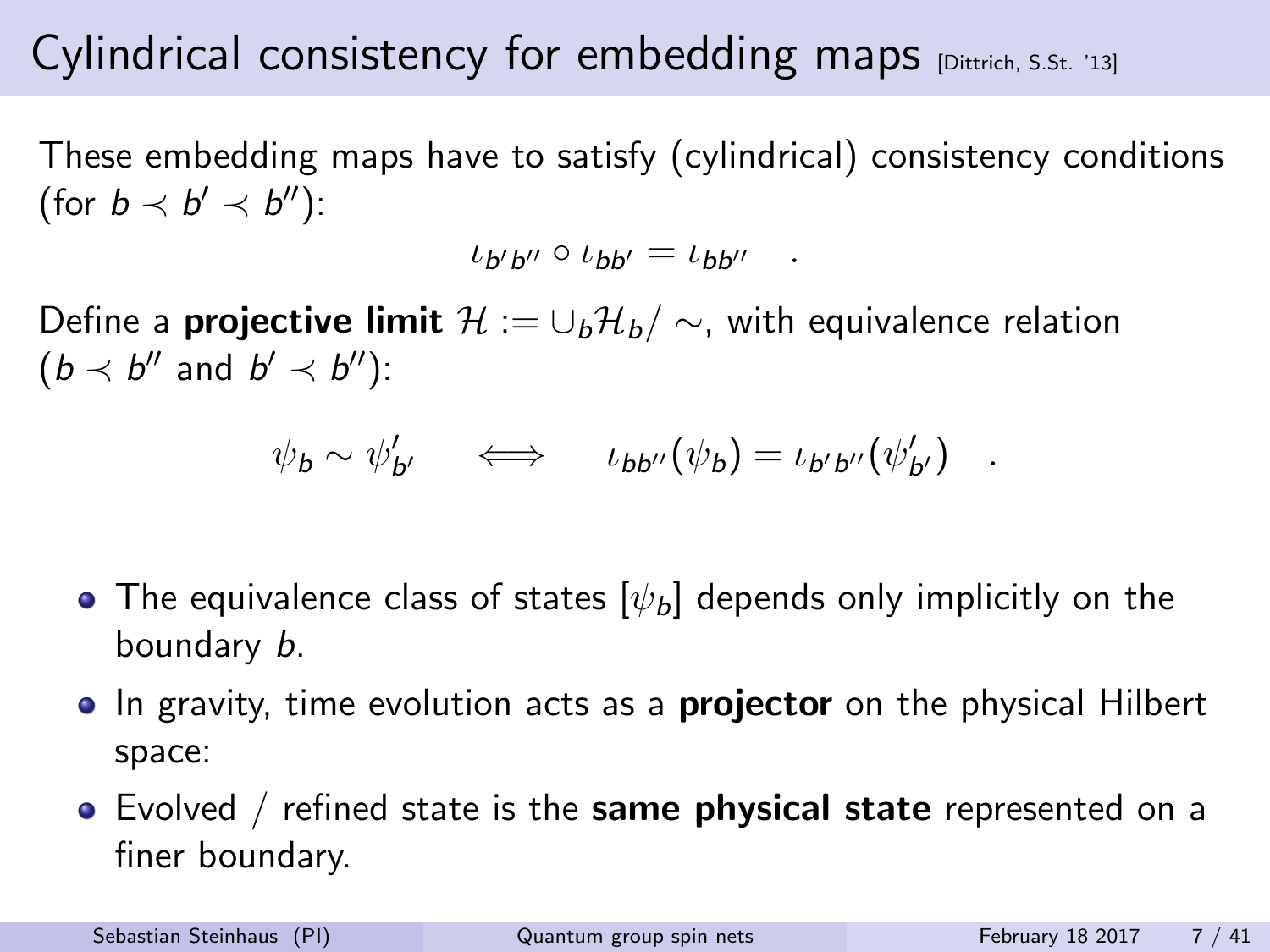#### Consistent time evolution [Dittrich, S.St., '13]

Many ways to evolve from  $b$  to  $b'$ :



- Dynamical cylindrical consistency of embedding maps  $\iota_{bb'}$ .
- $\bullet$  Path independence of time evolution [Kuchar, '76].
- Equivalent to discrete **Dirac algebra** of constraints [Bonzom, Dittrich, '13]
- **Diffeosymmetry in the discrete** [Bahr, Dittrich '09, Bahr, Dittrich, S.St. '11]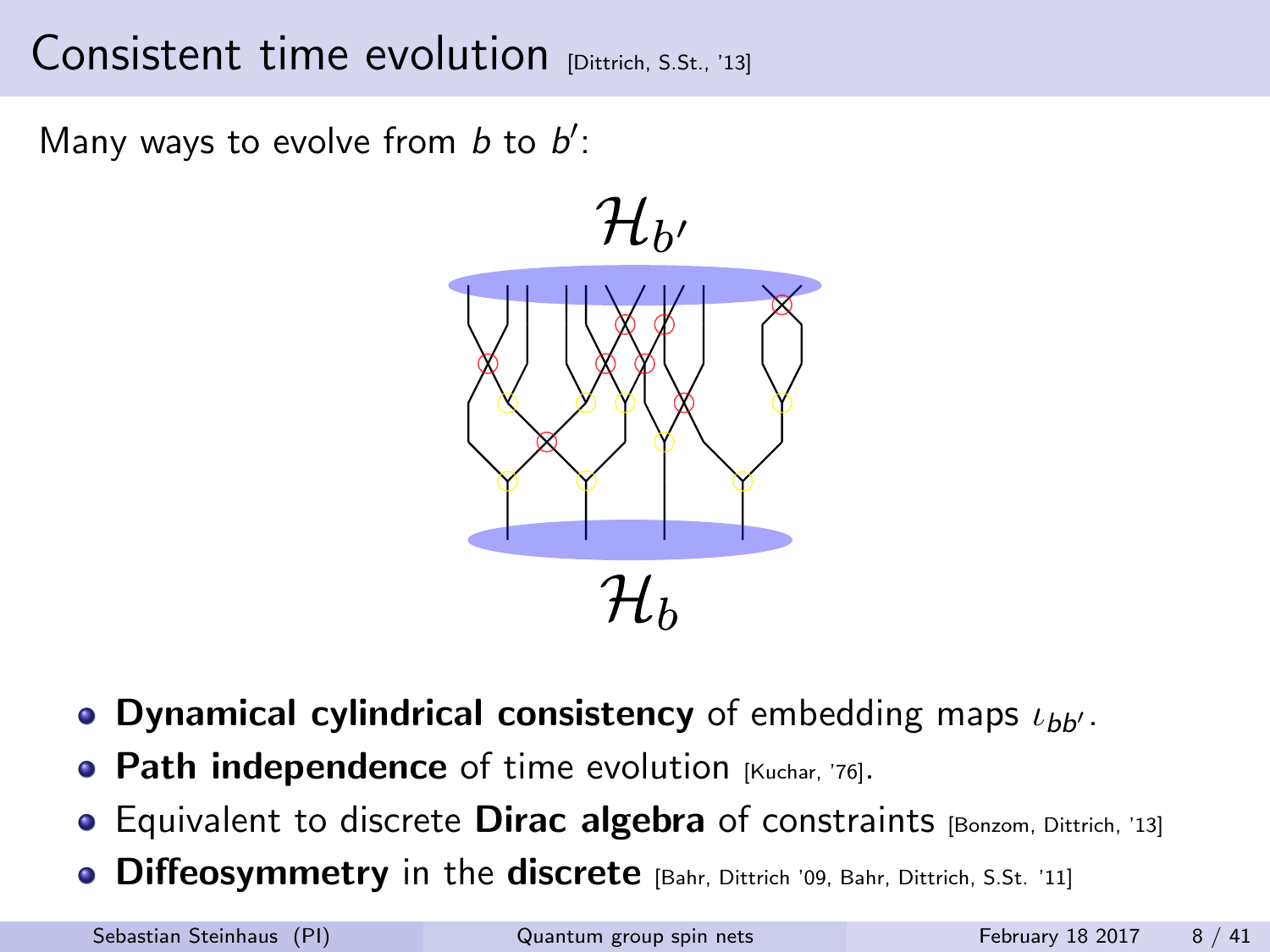These conditions are highly non–trivial to satisfy and generically violated by simplicial discretizations.

- Realized perfectly in topological theories.
	- Fixed point presented later.
	- New vacuum for LQG [Dittrich, Geiller, '14] and also Dittrich's ILQGS talk two weeks ago
- Improve the discretization via coarse graining:
	- At fixed points: perfect discretisation [Bahr, Dittrich '09, Bahr, Dittrich, S.St. '11]
- Two options:
	- Keep basic building blocks, get non-local couplings
	- **Effective building blocks** (represented as amplitude maps  $[Oeck]$  '03]) that interact locally [Dittrich '12].

Tensor network renormalization  $L_{\text{Levin, Nave } 06, \, \text{Gu, Wen '091}}$  fits into the latter idea.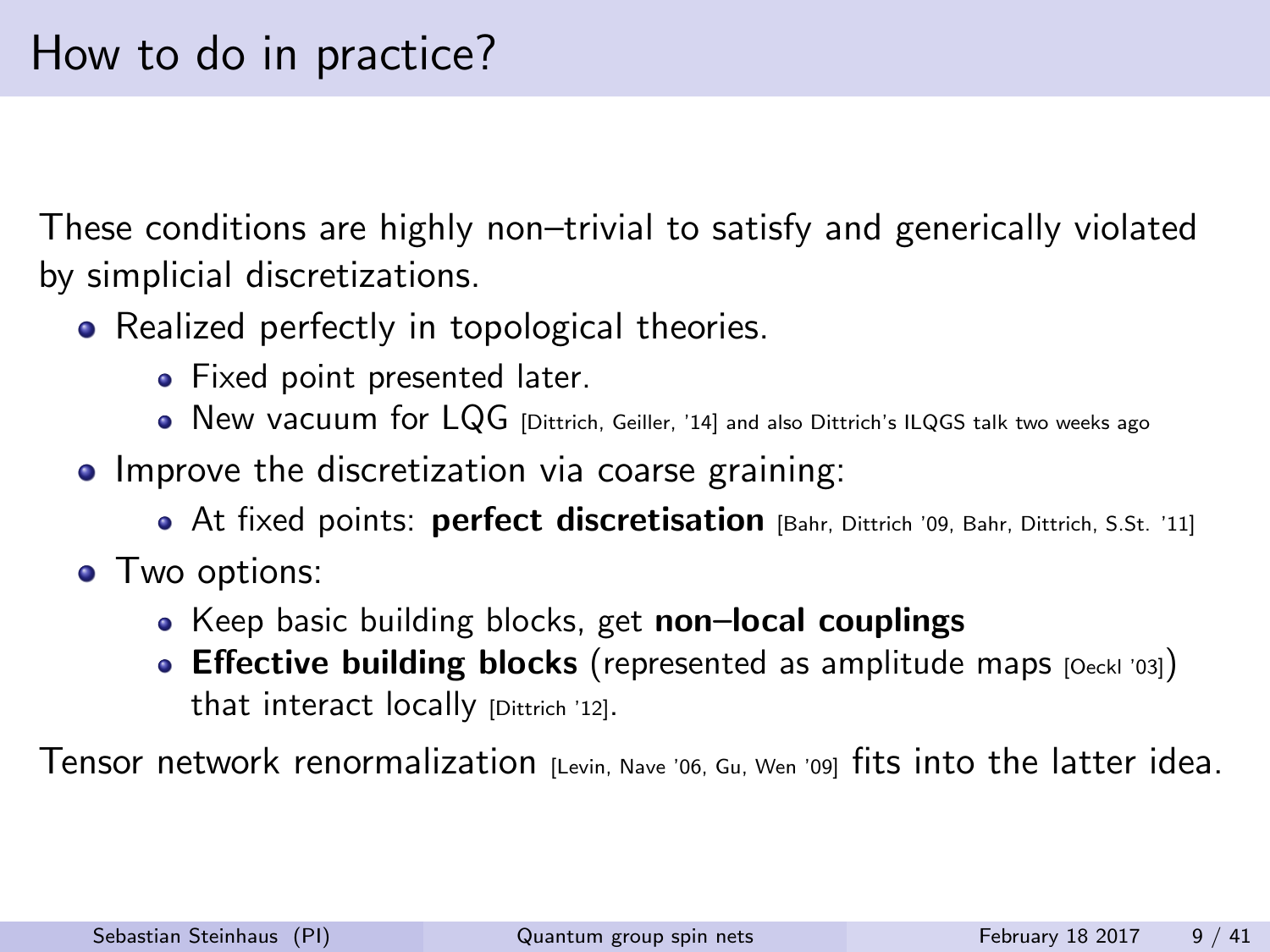# <span id="page-9-0"></span>Outline



- [From spin foams to spin nets](#page-9-0)
- [Spin nets as 'melonic' spin foams](#page-14-0)
- [Quantum group basics](#page-17-0)
- [Coarse-Graining via Tensor Network Renormalization](#page-23-0)
- [Results: Fixed points and phase diagrams](#page-30-0)
- [Conclusion / Outlook](#page-40-0)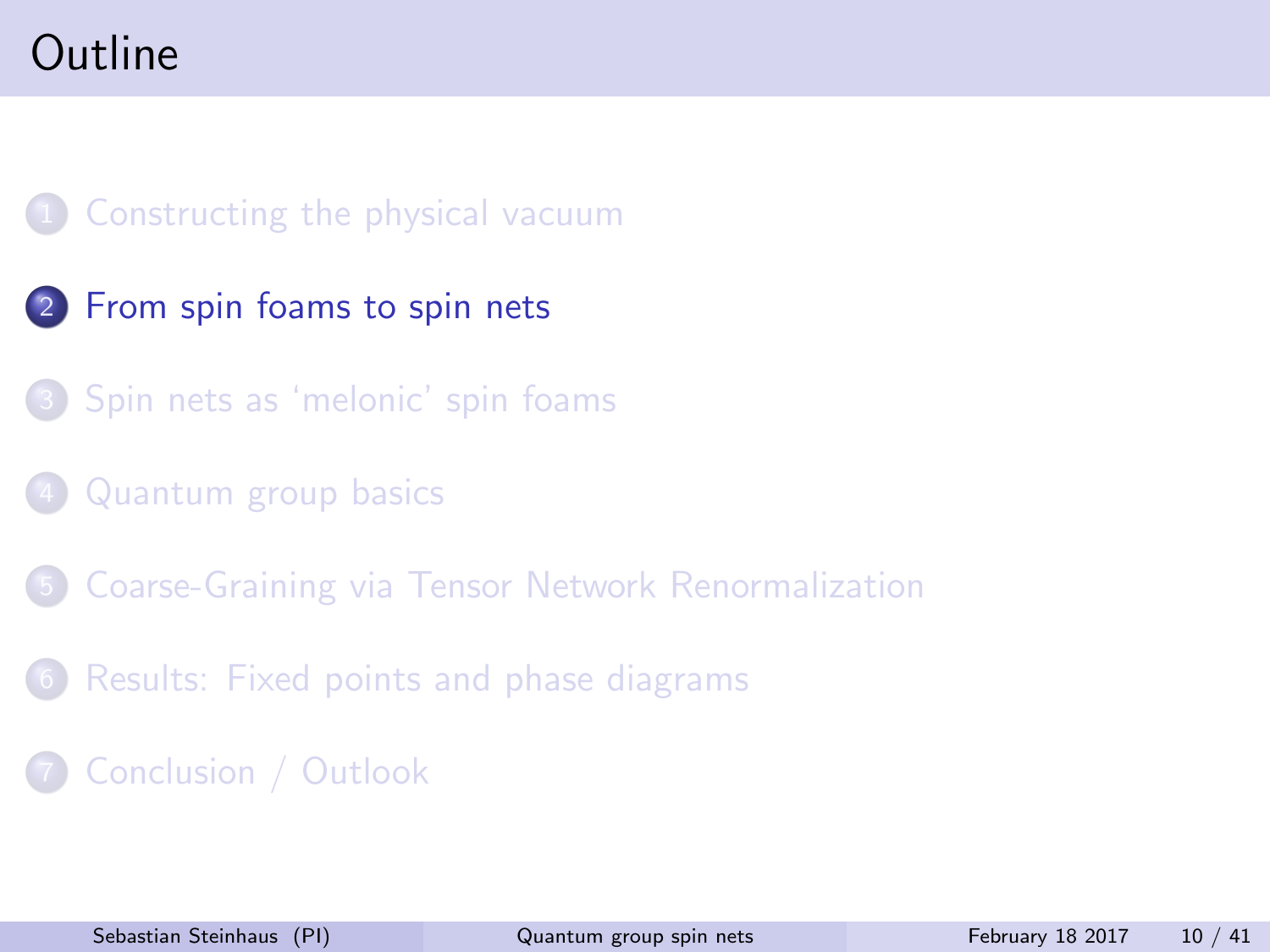### Lattice gauge theories

Spin foams can be understood as generalized lattice gauge theories:  $E<sub>labr</sub>$ 

Dittrich, Hellmann, Kamiński, '12]

Let's consider the classical actions of gravity and Yang–Mills theory:

#### Plebankski action (with simplicity constraints)

$$
S_{\textit{Pleb}} = \int B \wedge F + \phi B \wedge B \quad ; \quad B \sim *(e \wedge e) \quad .
$$

• Impose simplicity constraints  $B \sim *(e \wedge e)$  via Lagrange multiplier  $\phi$ 

#### Yang–Mills action with coupling constant  $g$

$$
S_{\text{YM}} = \int B \wedge F + g^2 B \wedge (\star B) \quad .
$$

- Definition requires background metric.
- Weak coupling limit  $g \to 0$  is BF theory.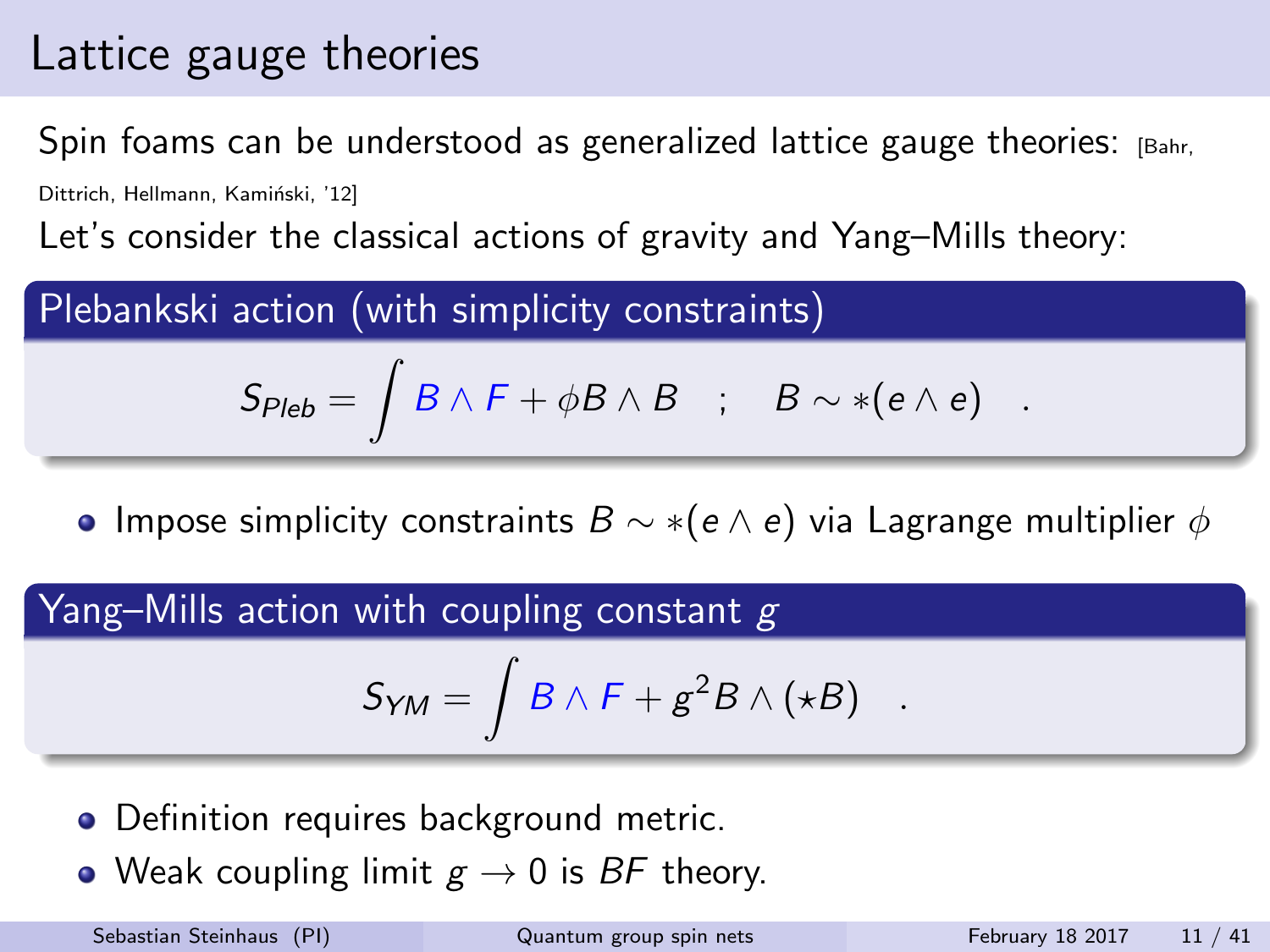### Lattice gauge theories vs. spin foams

Partition function:

$$
Z = \sum_{\rho_f} \left( \prod_f \tilde{\omega}_f(\rho_f) \right) \prod_e \mathcal{P}_e(\{\rho_f\}_{f \supset e})
$$

|               | Lattice gauge theory                   | Spin foams                                   |
|---------------|----------------------------------------|----------------------------------------------|
| Parameter     | face weights:                          | replace Haar projector:                      |
| space:        | $\tilde{\omega}_f(\rho_f)$             | $\mathcal{P}_{e}(\{\rho_{f}\}_{f\supset e})$ |
|               |                                        | smaller subspace                             |
|               |                                        | [Bahr, Dittrich, Hellmann, Kamiński '12]     |
| Phases        | • BF / weak coupling                   | Same phases as for                           |
| fixed points: | $\bullet$ degenerate / strong coupling | lattice gauge theories                       |
|               | .BF on normal subgroups                | More phases?                                 |

To apply numerical simulations, we have to make two simplifications:

- **•** Dimensional reduction
- 'Regularization' finite amount of rep. labels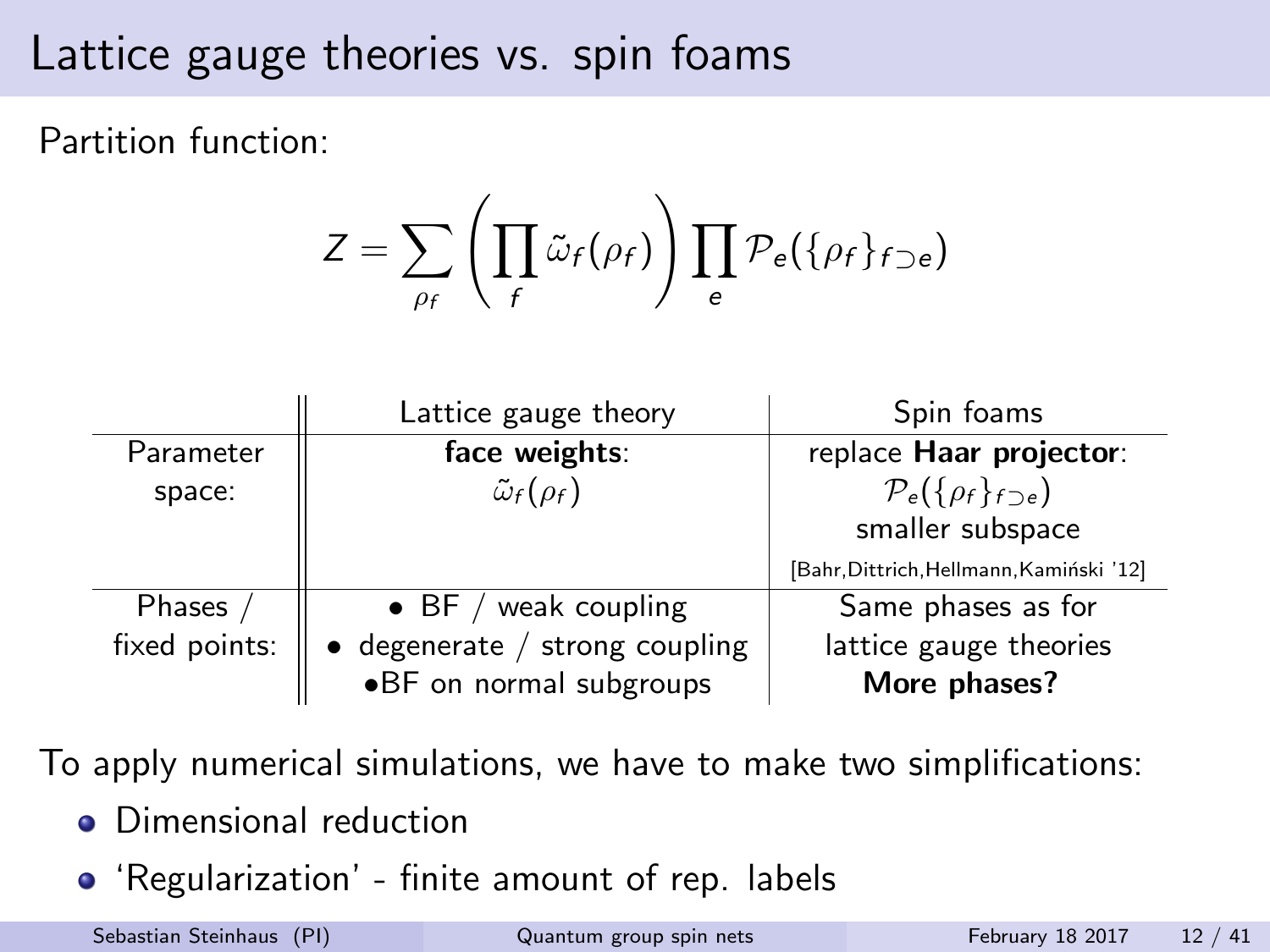# Dimensional reduction



- Gauge symmetry (Spin foam model)  $\rightarrow$  global symmetry (spin net model)
- Statistical properties of 4D gauge theories and (associated) 2D spin systems are very similar [Kogut '79]. For example:
	- 2D Ising model  $\leftrightarrow$  4D  $\mathbb{Z}_2$  lattice gauge theory
	- QCD: 2D Heisenberg model  $\leftrightarrow$  4D  $SU(2)$  lattice gauge theory

#### Attention!

Spin nets are not spin networks!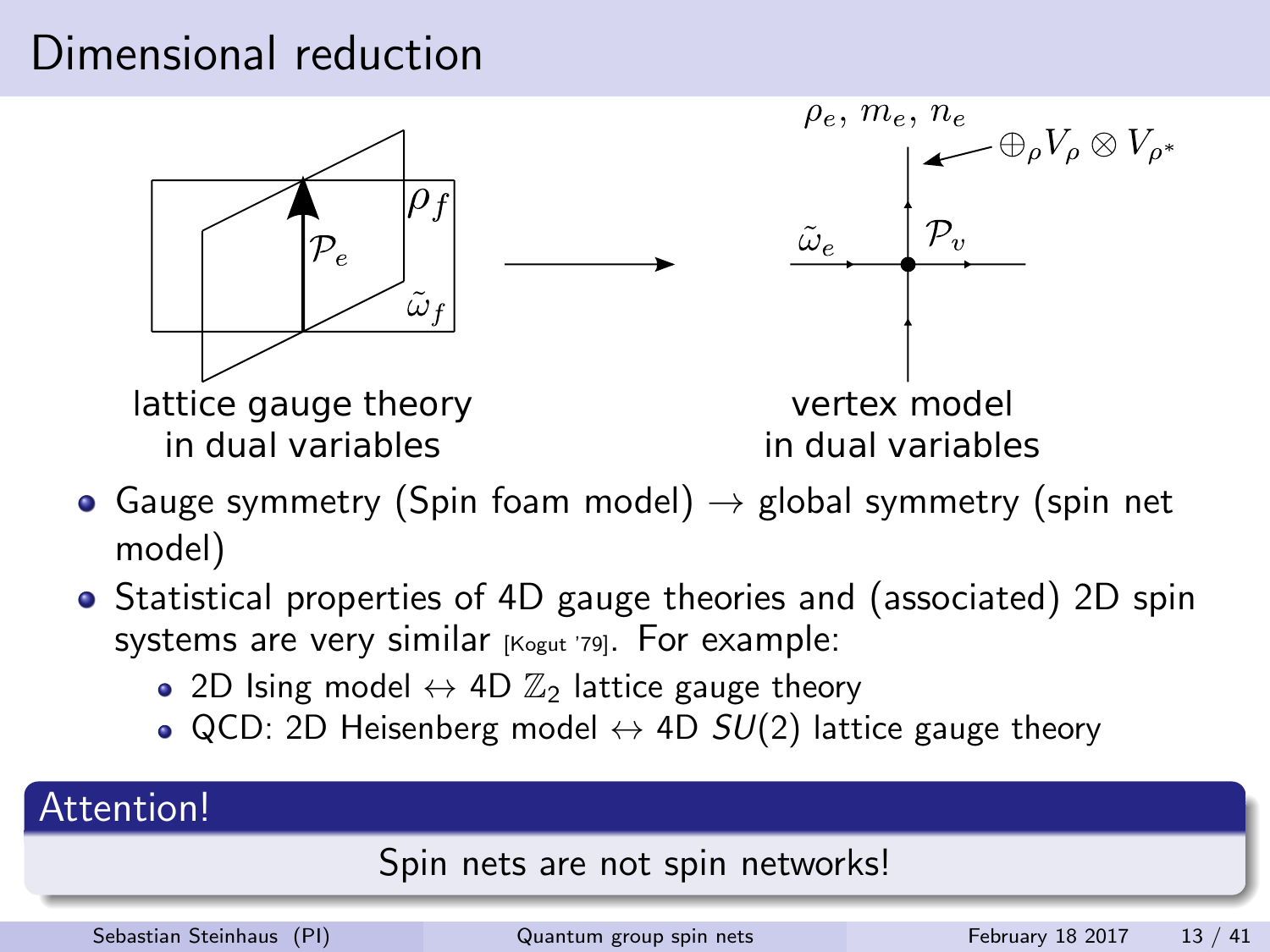#### We require finite summations in partition function

- **Finite groups** [Bahr, Dittrich, Ryan '11]
	- Abelian models [Dittrich, Eckert, Martin-Benito '11]
	- Non-Abelian:  $S_3$  group of permutations [Dittrich, Martin-Benito, Schnetter '13]

#### $\bullet$  Quantum groups (cosmological constant) with q root of unity:  $f_{\text{full models}}$

[Christensen, Khavkine '07, Fairbain, Meusburger '10, Han '10]

- Finite amount of representations
- Same representation theory for all quantum groups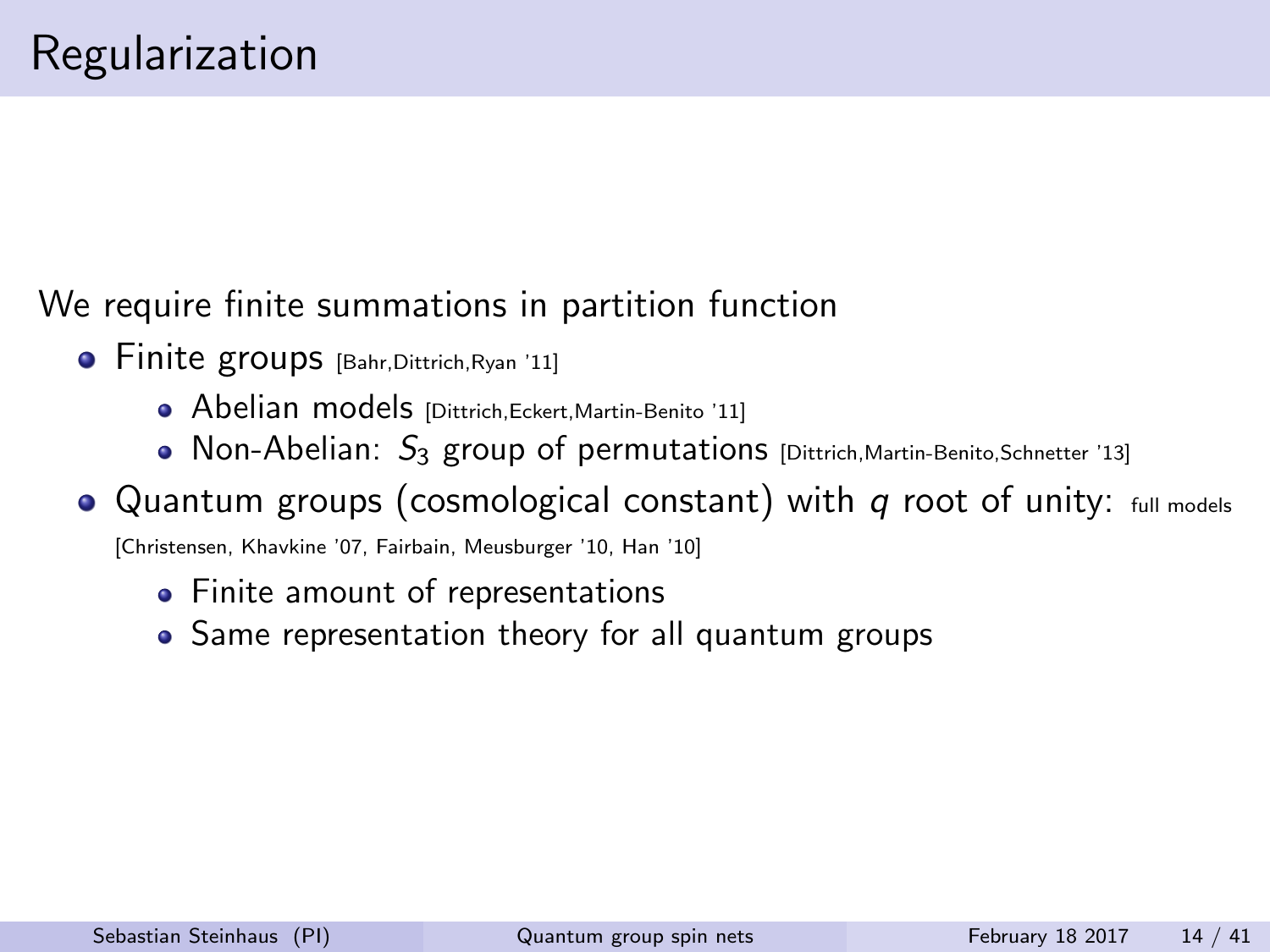# <span id="page-14-0"></span>Outline

[Constructing the physical vacuum](#page-4-0)

**[From spin foams to spin nets](#page-9-0)** 

3 [Spin nets as 'melonic' spin foams](#page-14-0)

4 [Quantum group basics](#page-17-0)

5 [Coarse-Graining via Tensor Network Renormalization](#page-23-0)

6 [Results: Fixed points and phase diagrams](#page-30-0)

7 [Conclusion / Outlook](#page-40-0)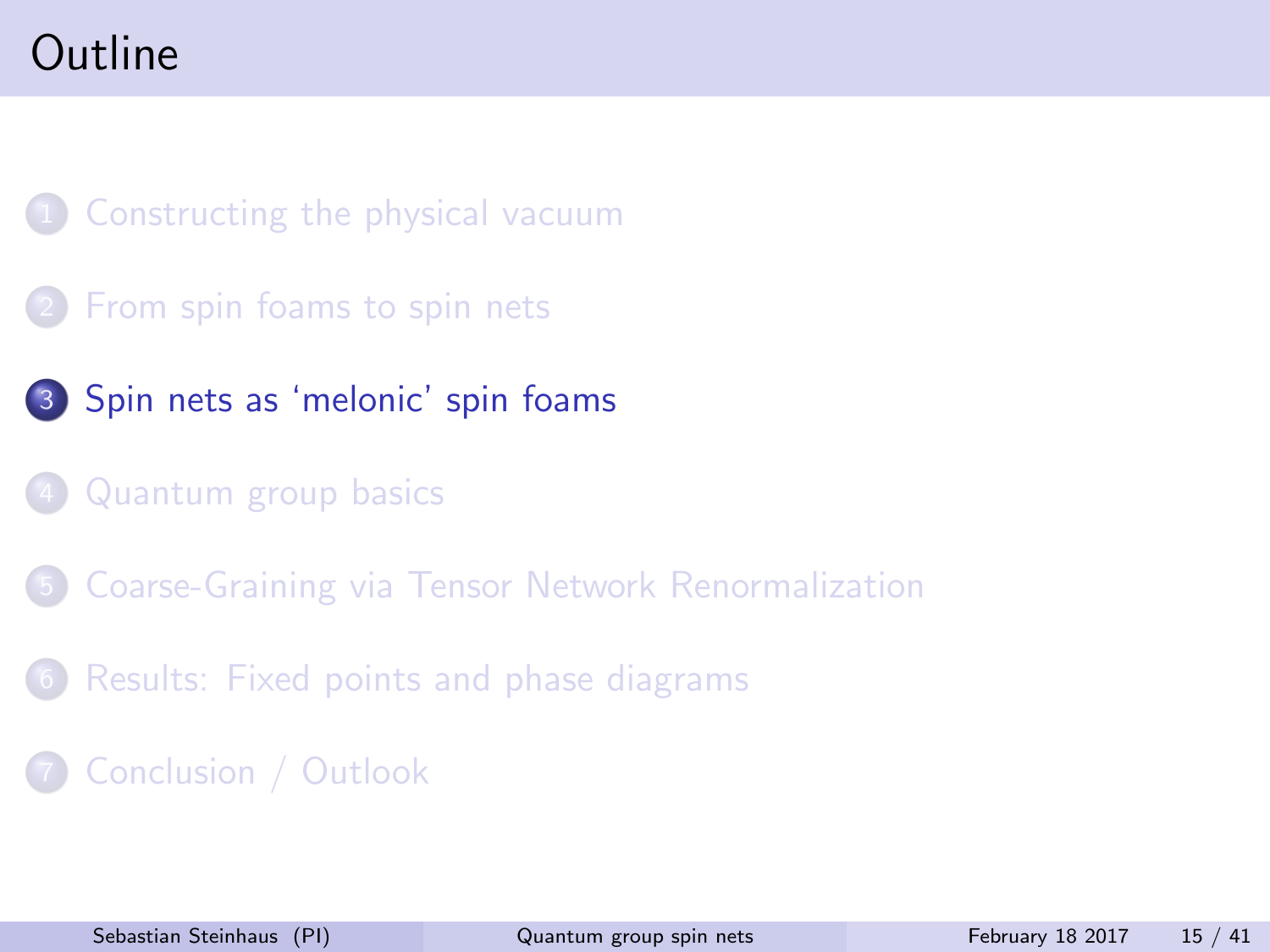### Spin nets as dimensional reduction of spin foams

Consider a 3D hypercubic lattice, actually just 'one slice of cubes'.



$$
Z_{SF} = \sum_{j_f} \prod_f \tilde{\omega}_f(j_f) \prod_{j \in \{1, \ldots, n_f\}} (\mathcal{P}^e)^{n_{f_1} n_{f_2} n_{f_3} n_{f_4}}_{m_{f_1} m_{f_2} m_{f_3} m_{f_4}}
$$

What is the connection to spin nets?

.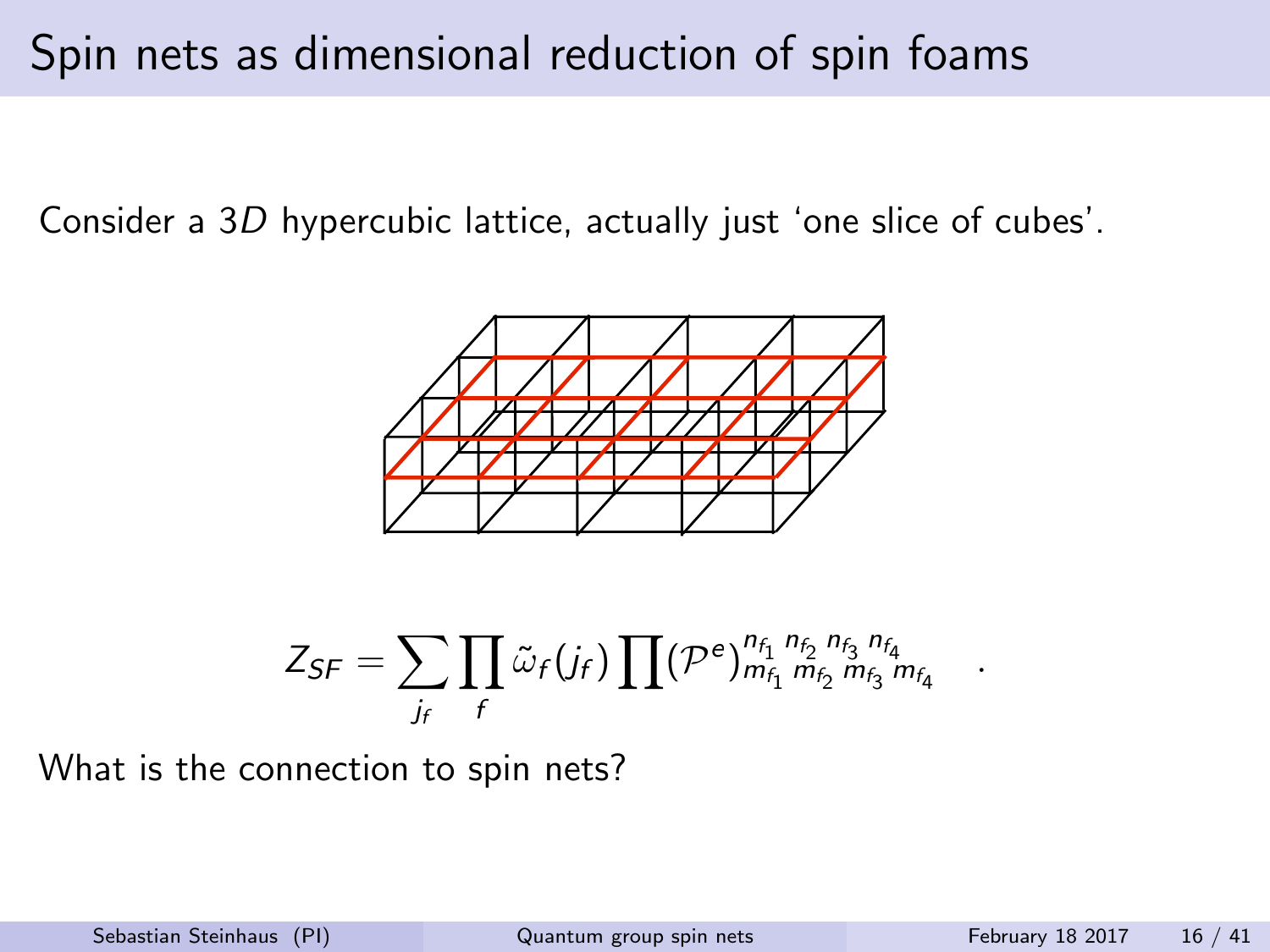## Supermelons

On the horizontal edges, we replace the intertwiners by  $\delta_{n_f,n_{f'}}\delta^{m_f,m_{f'}}.$ 



This gives the spin net partition function:

$$
Z_{net} = \sum_{j_e} \prod_e \tilde{\omega}_e(j_e) \prod_e (\mathcal{P}^{\scriptscriptstyle V})^{n_{e_1}}_{m_{e_1}}{}^{n_{e_2}}{}^{n_{e_3}}{}^{n_{e_4}}_{m_{e_3}}{}^{n_{e_4}}
$$

Geometrically, this resembles a 'super-melon'  $[Relio'13]$ .

Sebastian Steinhaus (PI) **[Quantum group spin nets](#page-0-0)** February 18 2017 17 / 41

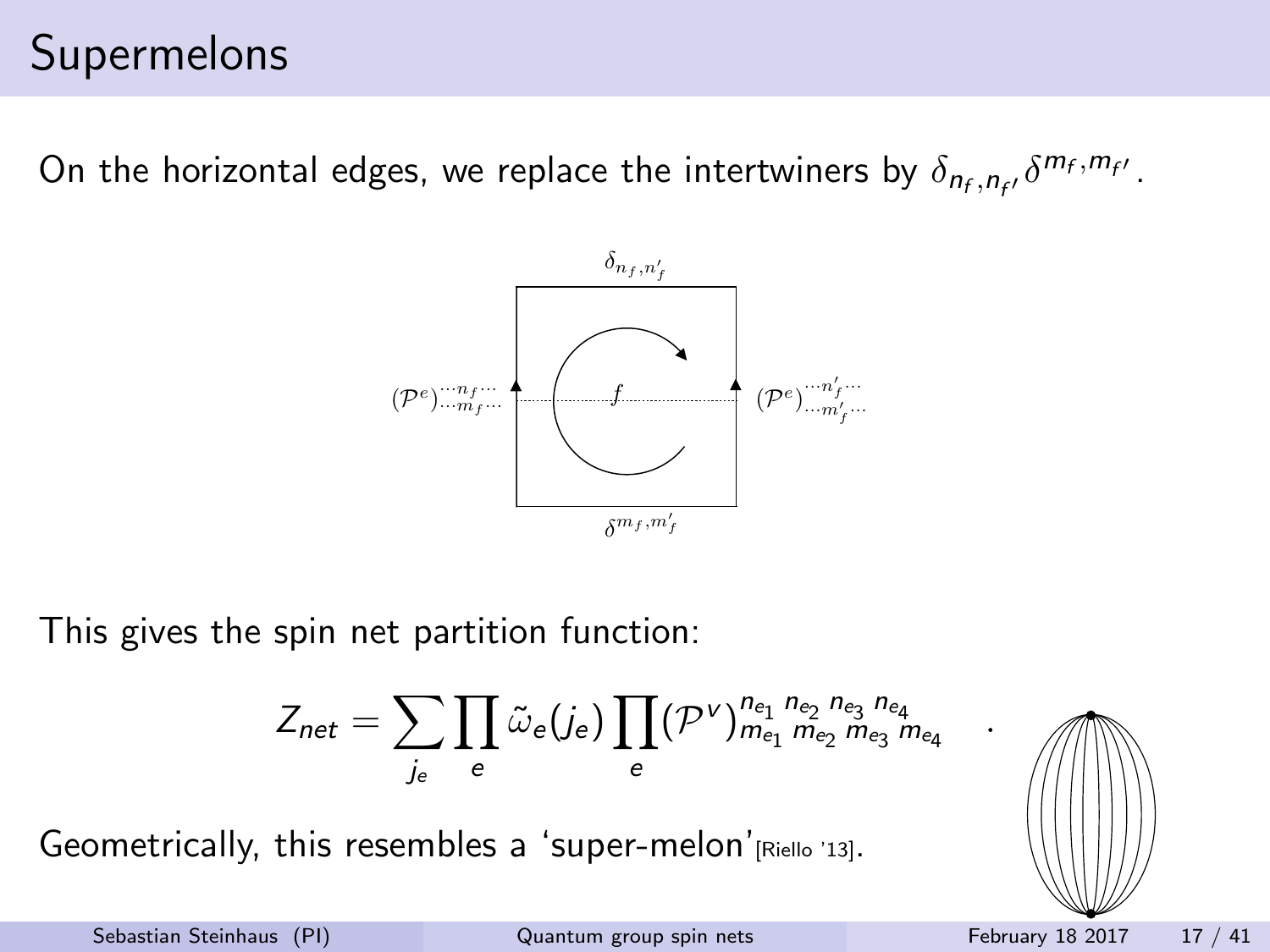# <span id="page-17-0"></span>Outline

[Constructing the physical vacuum](#page-4-0)

- **[From spin foams to spin nets](#page-9-0)**
- 3 [Spin nets as 'melonic' spin foams](#page-14-0)
- 4 [Quantum group basics](#page-17-0)
	- 5 [Coarse-Graining via Tensor Network Renormalization](#page-23-0)
- 6 [Results: Fixed points and phase diagrams](#page-30-0)
- 7 [Conclusion / Outlook](#page-40-0)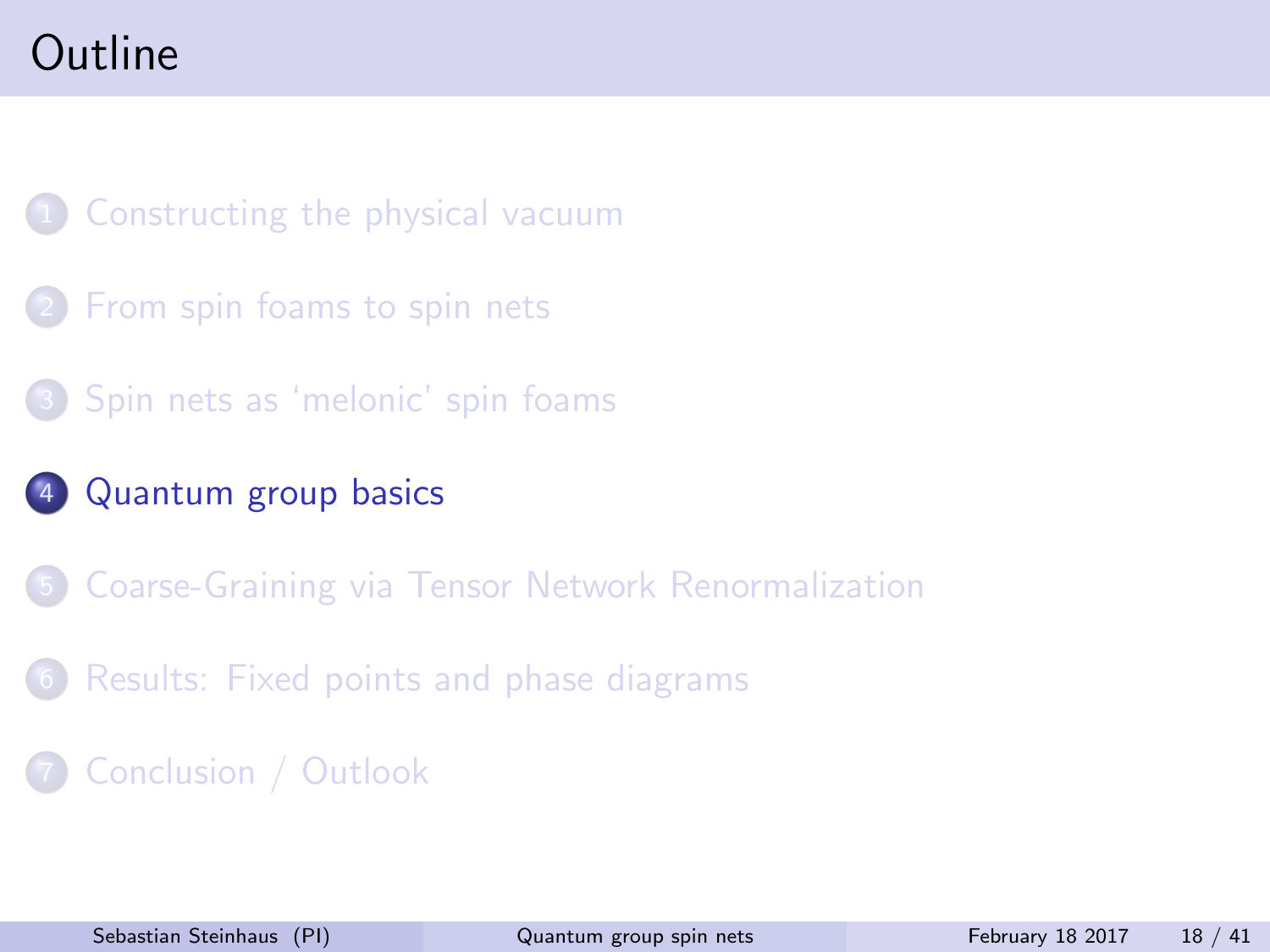# The quantum group  $\mathsf{SU}(2)_k$   $^1$

 $SU(2)_k$  understood as  $\mathcal{U}_q(\mathfrak{su}(2))$ , the q-deformation of  $\mathcal{U}(\mathfrak{su}(2))$ . We pick  $q$  as a root of unity,  $q = \exp\left(\frac{i\pi}{k+2}\right)$ .  $k \in \mathbb{N}$  is the level.

• Three generators  $J_{+}$ ,  $J_{z}$ :

$$
[J_z, J_{\pm}] = \pm J_{\pm}
$$

$$
[J_{+}, J_{-}] = \frac{q^{J_z} - q^{-J_z}}{q^{1/2} - q^{-1/2}} = [2J_z] .
$$

 $[n] = \frac{q^{n/2}-q^{-n/2}}{q^{1/2}-q^{-1/2}}$  $\frac{q^{n/2}-q^{-n/2}}{q^{1/2}-q^{-1/2}} = \frac{\sin(\frac{i\pi n}{2k+4})}{\sin(\frac{i\pi}{2k+4})}$  $\frac{2m(2k+4)}{\sin(\frac{i\pi}{2k+4})}$  is the (periodic) quantum number.

- finite dim. representations labelled by  $j\in\frac{\mathbb{N}}{2}$  $\frac{1}{2}$ ,  $V_j$  is  $(2j + 1)$ dimensional.
- $d_i = [2j + 1]$  is the quantum dimension.
- Reps.  $j=0,\frac{1}{2}$  $\frac{1}{2}, \ldots, \frac{k}{2}$  $\frac{k}{2}$  are called **admissible**,  $j>\frac{k}{2}$  $\frac{k}{2}$  are called quantum trace zero and will be modded out.

<sup>1</sup> [L.C. Biedenharn, M.A. Lohe, "Quantum Group Symmetries and q-Tensor Algebras,"]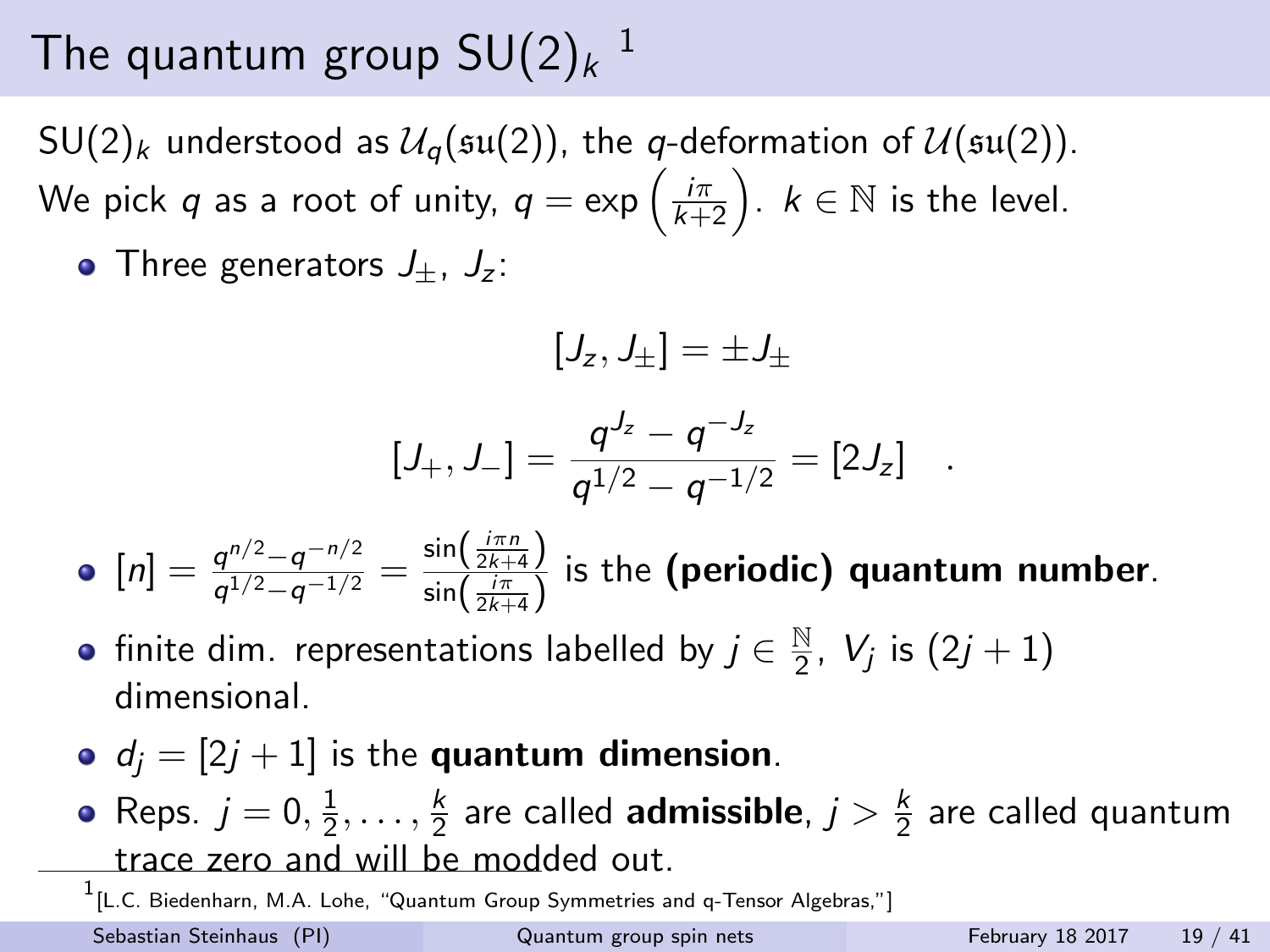# Diagrammatic Calculus

To deal with the subtleties of quantum groups, e.g. definition of the dual, we introduce a diagrammatic calculus.

**•** Clebsch-Gordans:

$$
\int_{j_1}^{j_3} \frac{1}{j_2} = {}_q\mathcal{C}_{m_1\,m_2\,m_3}^{j_1\,j_2\,j_3} = {}_q\mathcal{C}_{m_1\,m_2\,m_3}^{j_1\,j_2\,j_3} \sqrt{(d_{j_3})^{-1}} \quad.
$$

'Caps' and 'cups':

$$
\int_{m}^{j} := (-1)^{j-m} q^{\frac{m}{2}} \delta_{m,-m'}, \qquad \bigcup_{j}^{m} = (-1)^{j+m} q^{\frac{m}{2}} \delta_{m,-m'}.
$$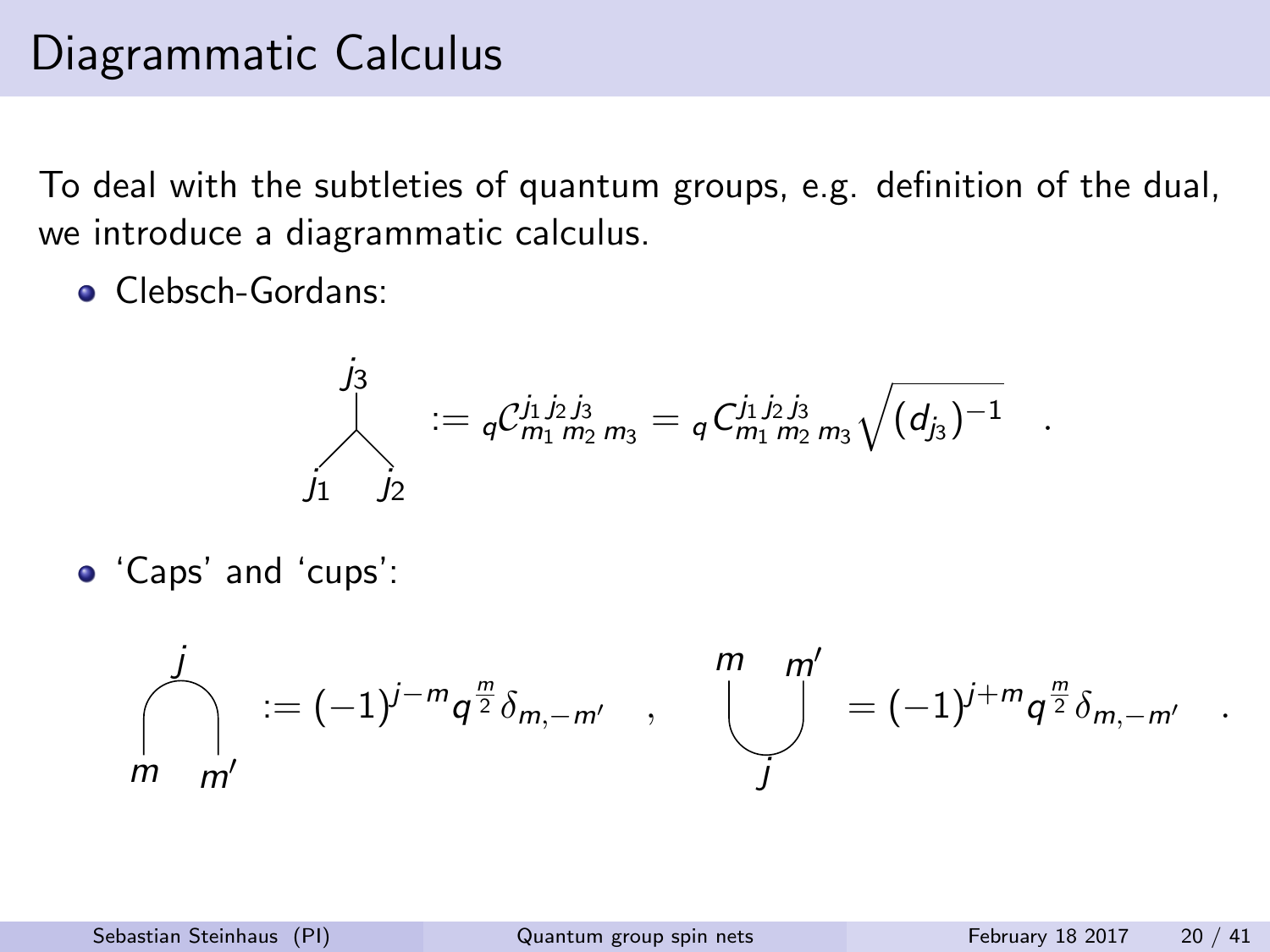### Diagrammatic Calculus II

Let's look at two basic diagrammatic calculations:

 $\bullet$  The Clebsch-Gordons for  $\bar{q}$ :



 $\bullet$  The 6*j* symbol:

$$
j_3
$$
  $j_6$   
 $j_1$   
 $j_2$   
 $j_5$  =  $\begin{Bmatrix} j_1 & j_2 & j_5 \ j_4 & j_3 & j_6 \end{Bmatrix} = \frac{(-1)^{j_1+j_2+j_3+j_4}}{\sqrt{d_{j_5}d_{j_6}}} \begin{bmatrix} j_1 & j_2 & j_5 \ j_4 & j_3 & j_6 \end{bmatrix}$ 

.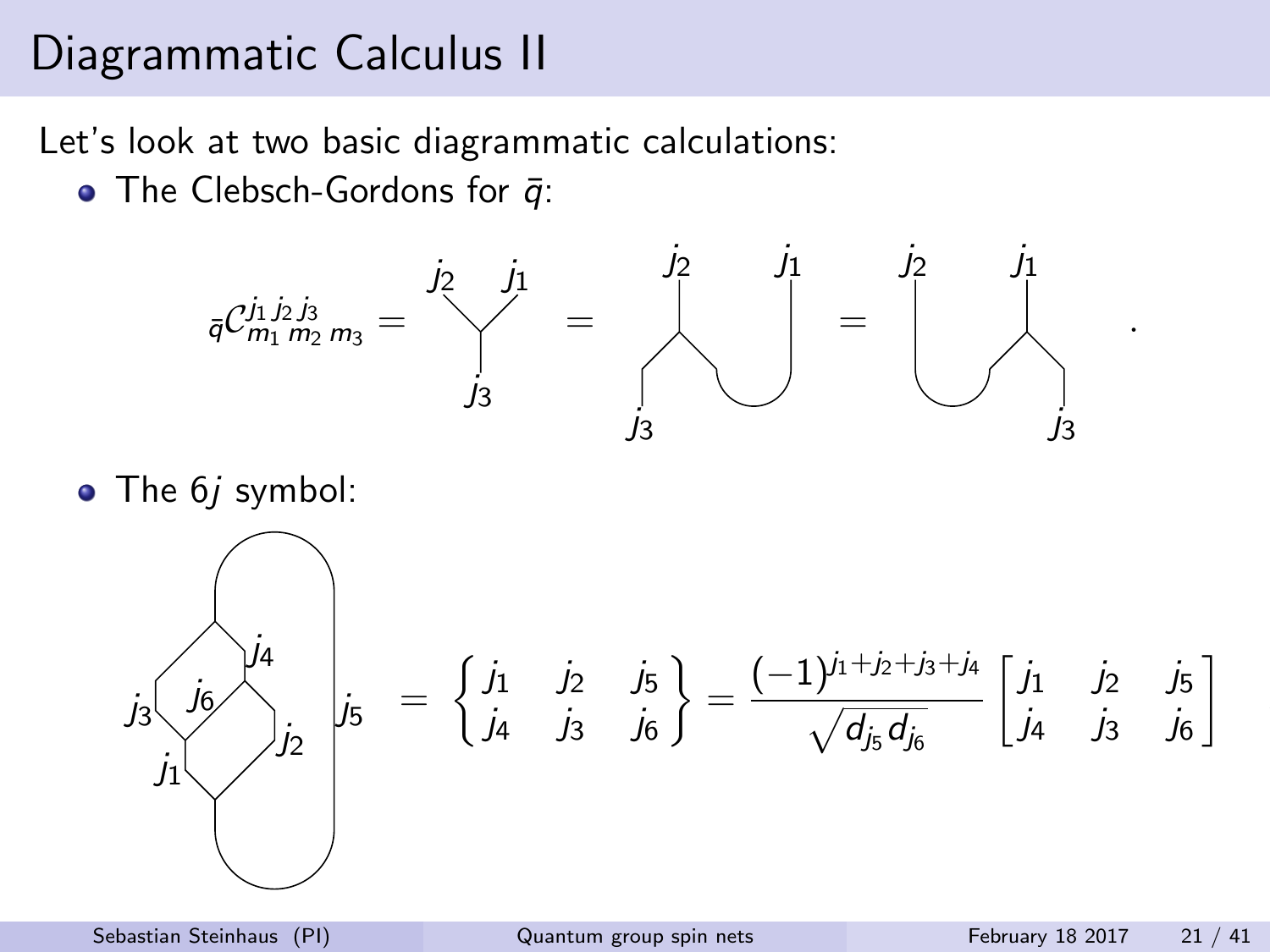#### Haar projecter  $P$

To enforce the quantum group symmetry onto a tensor t, act on both pairs of magnetic indices with the Haar projector P (recall:  $\mathcal{H}_e = \bigoplus_i V_i \otimes V_{i*}!$ )

$$
\mathcal{P} t \mathcal{P} = \mathcal{P} \stackrel{j_2}{\underset{j_3}{\cancel{3}}} \times \stackrel{j_1}{\underset{j_4}{\cancel{1}}} \mathcal{P} .
$$

 $\mathcal{P}$  is defined as:



Proof that  $P \cdot P = P$  is straightforward with diagrammatic calculus.

.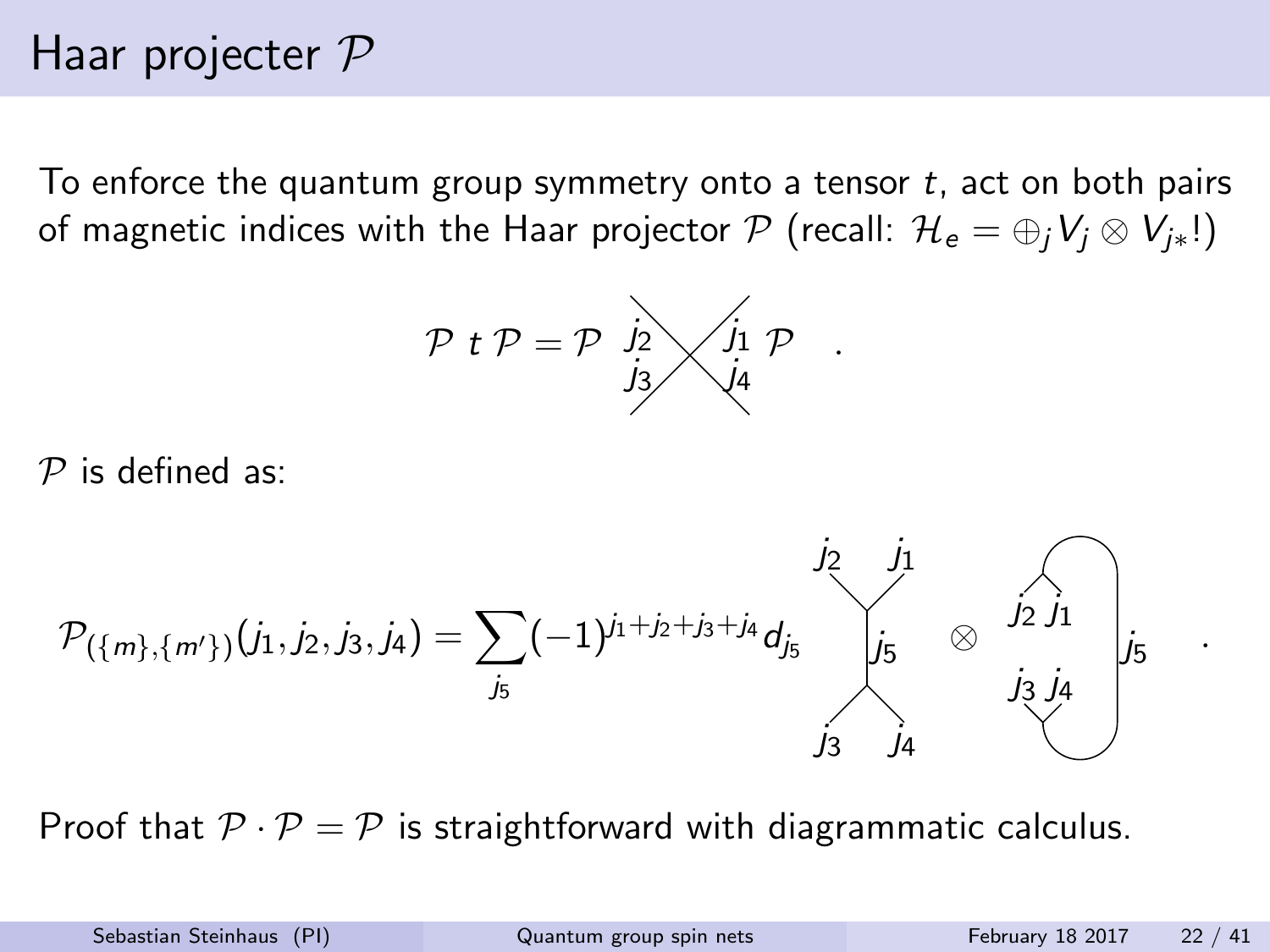#### Initial tensor and recoupling basis

The quantum group symmetries give the tensors a particular form:

$$
t(\{j\}, \{m\}, \{n\}) = \sum_{j_5, j'_5} \hat{t}_1^{(j_5, j'_5)}(j_1, j_2; j_3, j_4) d_{j_5} d_{j'_5} \qquad j_5 \qquad \otimes \qquad j_2 \qquad j_1
$$
  

$$
= \sum_{j_6, j'_6} \hat{t}_2^{(j_6, j'_6)}(j_1, j_4; j_2, j_3) d_{j_6} d_{j'_6} \qquad j_2 \qquad j_1
$$
  

$$
= \sum_{j_6, j'_6} \hat{t}_2^{(j_6, j'_6)}(j_1, j_4; j_2, j_3) d_{j_6} d_{j'_6} \qquad j_3 \qquad j_4
$$

 $\hat{t}_1$  and  $\hat{t}_2$  are the tensors written in the recoupling basis. This plays a crucial role for the symmetry preserving algorithm.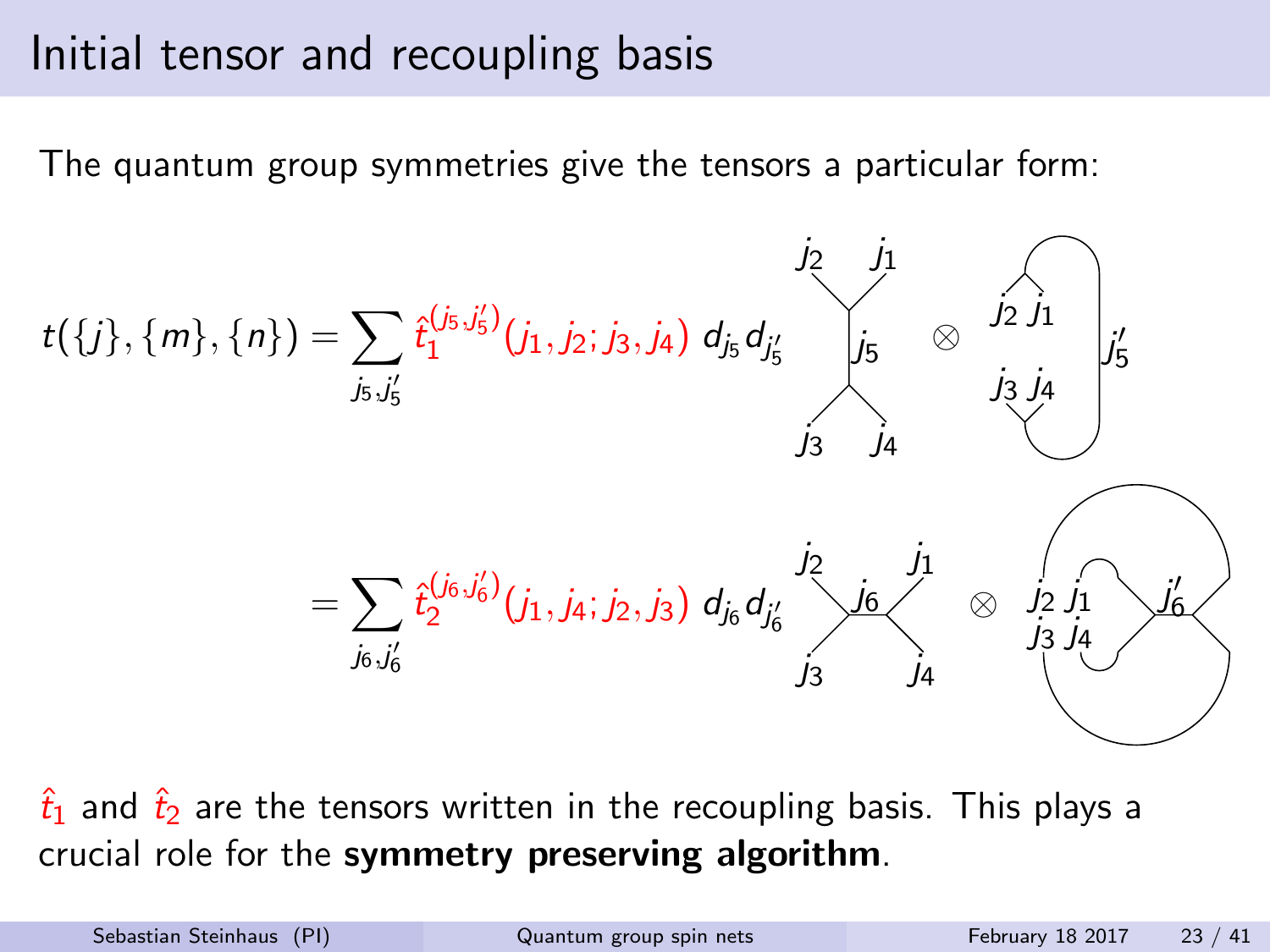# <span id="page-23-0"></span>Outline

[Constructing the physical vacuum](#page-4-0)

- [From spin foams to spin nets](#page-9-0)
- 3 [Spin nets as 'melonic' spin foams](#page-14-0)
- 4 [Quantum group basics](#page-17-0)

#### 5 [Coarse-Graining via Tensor Network Renormalization](#page-23-0)

6 [Results: Fixed points and phase diagrams](#page-30-0)

#### 7 [Conclusion / Outlook](#page-40-0)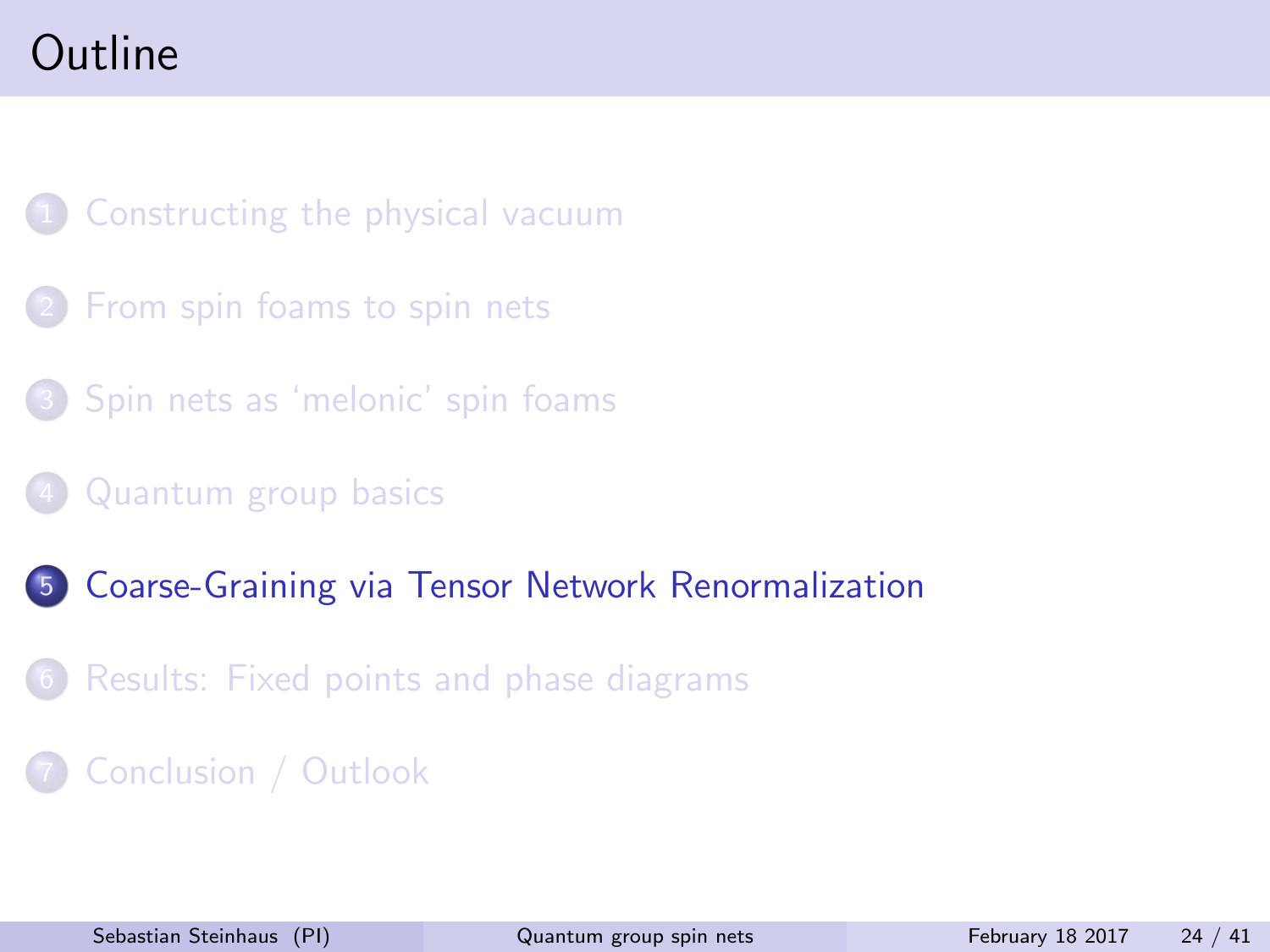### Coarse graining to the continuum

- Effective dynamics at different scales / refinement steps
- Infinite refinement (fixed point)  $\rightarrow$  continuum limit
- **•** Problem: Real space renormalization schemes limited [Migdal, Kadanoff '70s]
	- Non-local couplings
	- Truncation / approximations not under control (error?)
- New developments in Condensed Matter / Quantum Information
	- **Tensor Network Renormalization** [Levin, Nave '06, Gu, Wen '09]

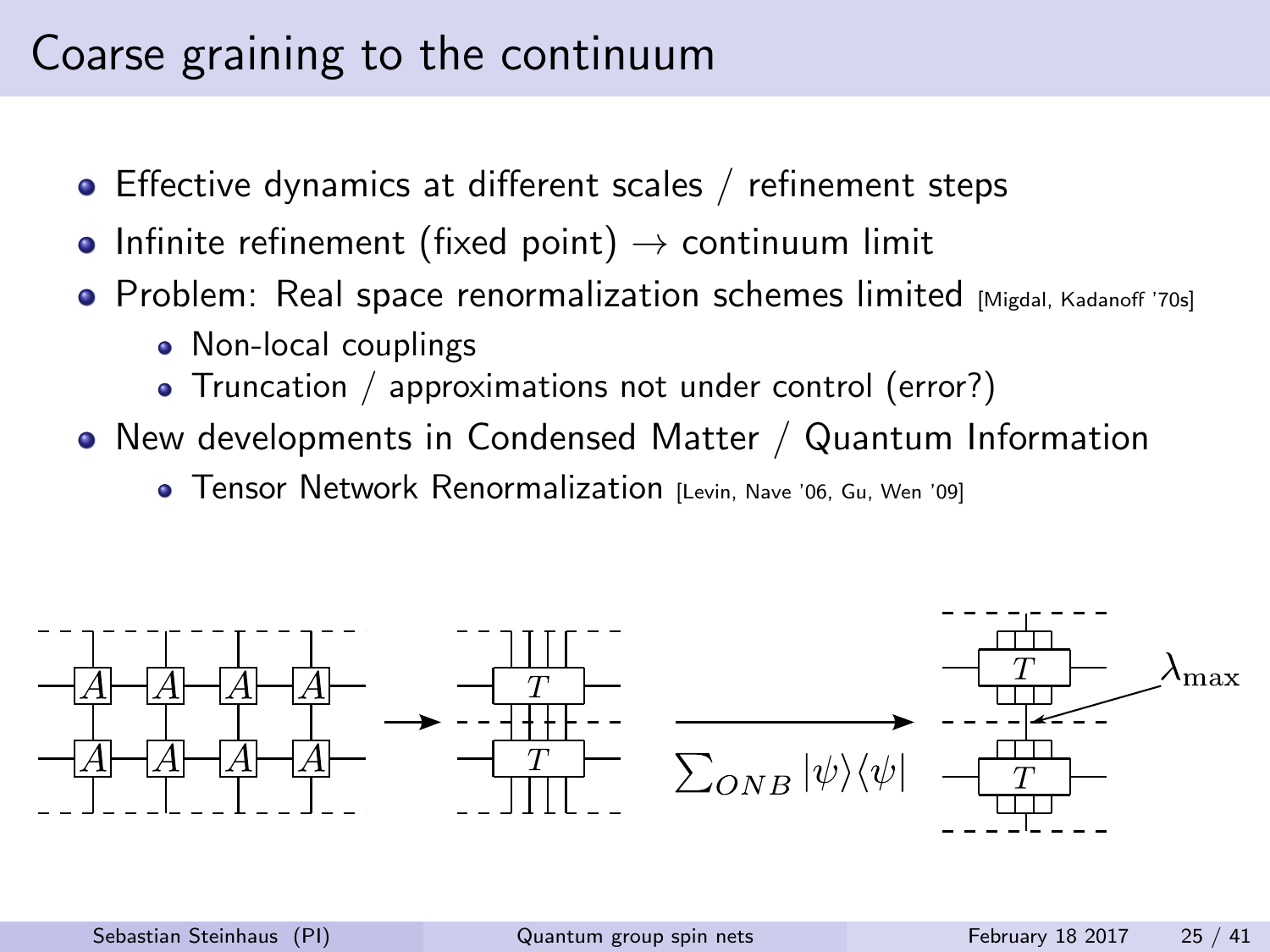### The idea of tensor network renormalization

- We consider a 2D, quadratic lattice. Each lattice site carries a tensor containing all ingredients of the model, in particular the intertwiners.
- Coarse graining means combining tensors into a new effective tensor:



- $\bullet$  Boundary data grows exponentially introduce a suitable truncation via dynamical embedding maps.
- The new tensors can be regarded as new effective building blocks (that interact locally).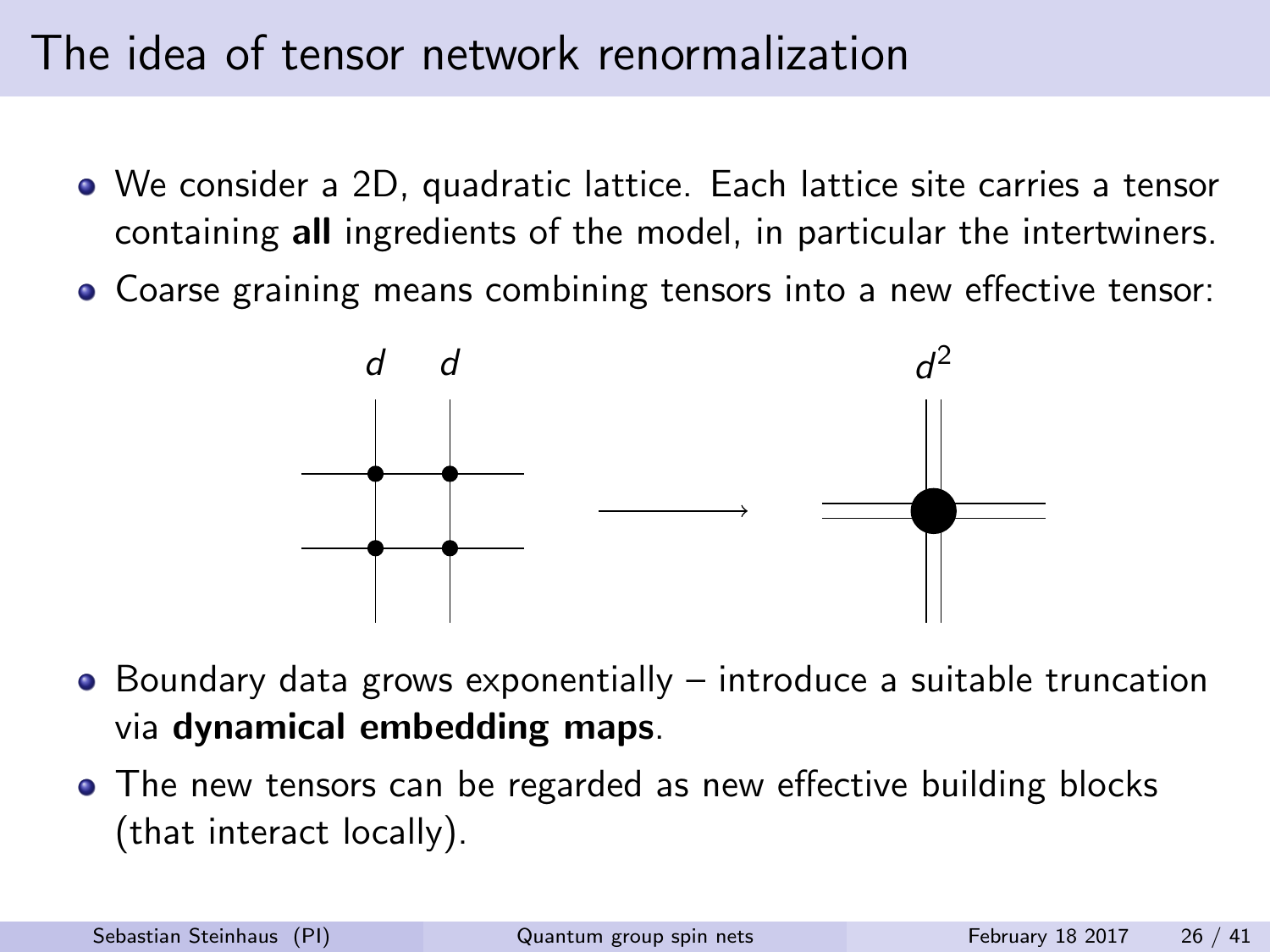### The idea of tensor network renormalization

- We consider a 2D, quadratic lattice. Each lattice site carries a tensor containing all ingredients of the model, in particular the intertwiners.
- Coarse graining means combining tensors into a new effective tensor:



- $\bullet$  Boundary data grows exponentially introduce a suitable truncation via dynamical embedding maps.
- The new tensors can be regarded as new effective building blocks (that interact locally).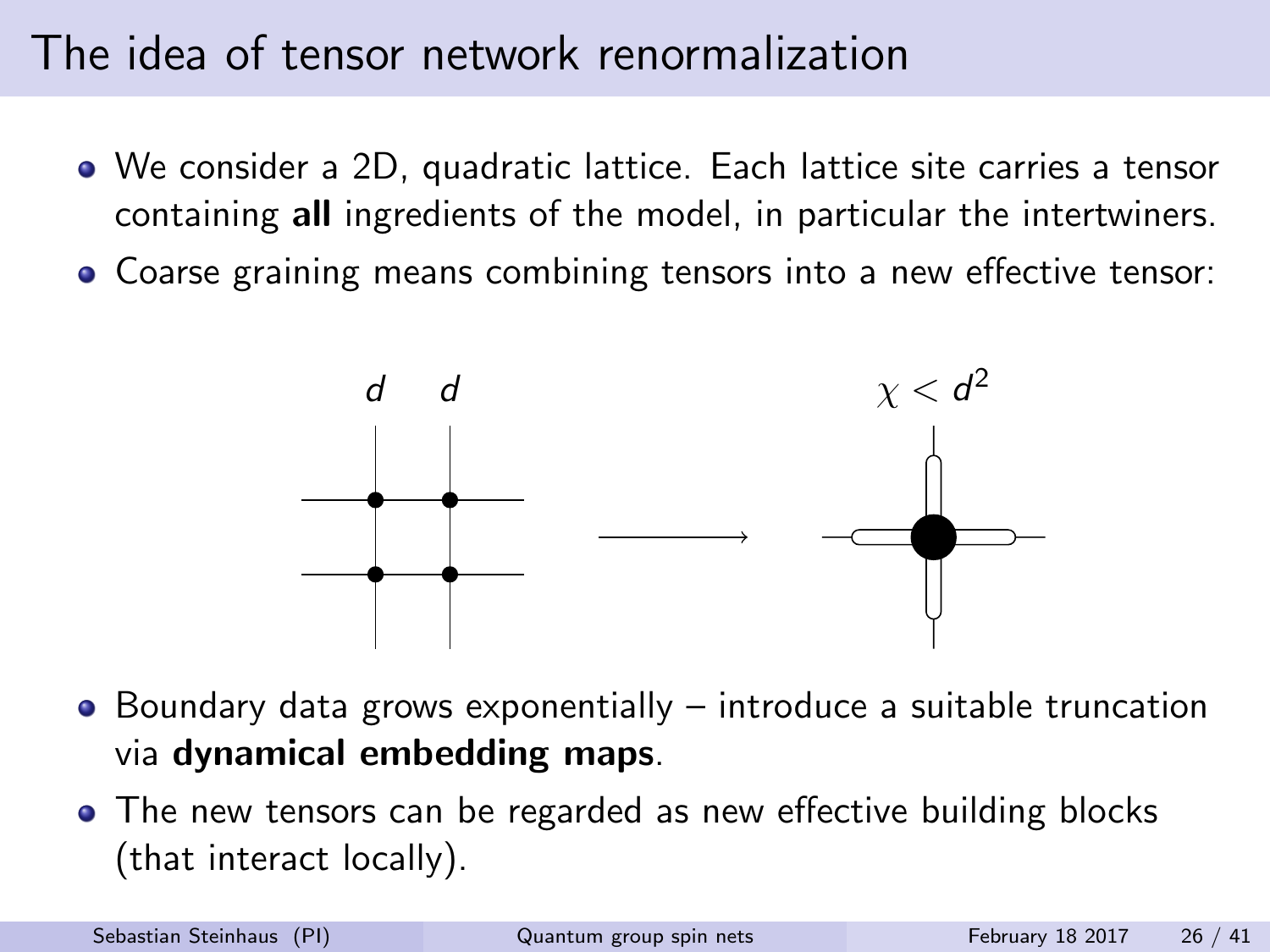### The algorithm - General description  $[Levin, Nave' 06, Gu, Wen'09]$



• The 4-valent vertices are split into two 3-valent vertices via Singular Value Decomposition (SVD):

$$
t_{(ab);(cd)} =: M_{AB} \approx \sum_{i=1}^{\chi < N} U_{Ai} \lambda_i(V)_{iB}^\dagger \quad .
$$

- **•** Truncation in the number of singular values  $x < N$ , **bond dimension**.
- Contract 3-valent tensors (along black edges) to obtain a new effective tensor on a new 4–valent lattice.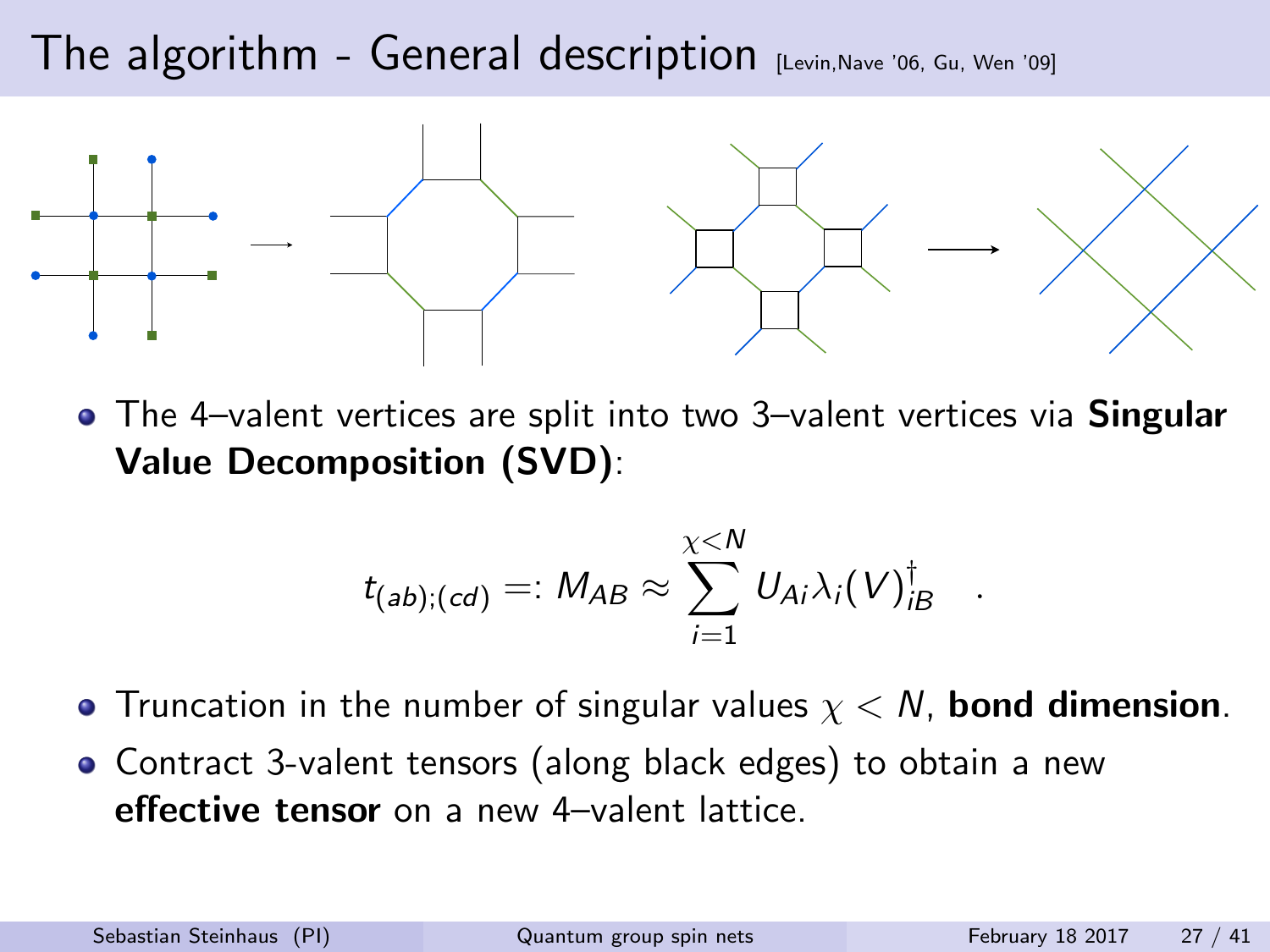# The algorithm - preserving the symmetries  $2$



We perform the SVD in the **recoupling basis**, e.g.  $\hat{t}_{1}^{(j_5,j_5')}$  $1^{(15\sqrt{5})}$  for each pair  $(j_5, j'_5)$ , e.g.:

$$
(S_1)_{m_5,n_5}^{j_5,j_5'}(\{I\}_{\{1,2\}},i)=\sqrt{d_{j_5}d_{j_5'}(\lambda_1)_{ii}^{(j_5,j_5')}}(U_1)_{\{j_1,j_2\},i}^{(j_5,j_5')}\overset{j_2}{\underset{j_5}{\bigcup}}\overset{j_1}{\otimes}
$$

- Intertwiner channel  $(j_5, j'_5)$  appears with multiplicity  $\mu_{j_5, j'_5}$ .
- New edge <code>Hilbert space</code>:  $\oplus_{\mu_{(j,j')}} {\cal H}_j \otimes {\cal H}_{j'}$  .

2<br>[Dittrich, Martín-Benito, Schnetter '13] Sebastian Steinhaus (PI) [Quantum group spin nets](#page-0-0) February 18 2017 28 / 41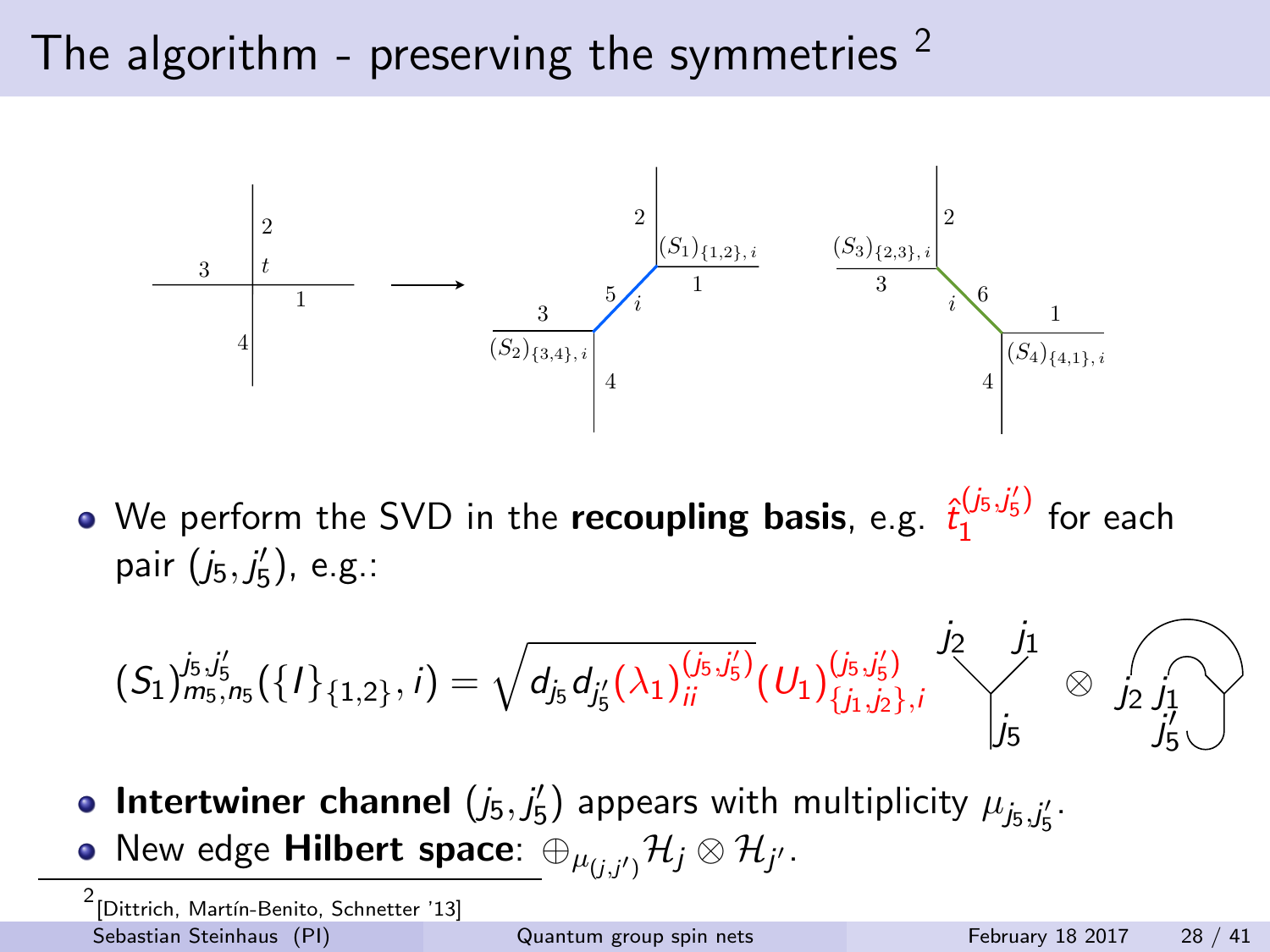# Contraction and flow equation

For the contraction we have to combine all contributions according to the following diagram:



 $\rightarrow$  Flow equation for the tensor.

#### Take home message:

- Relevant d.o.f. chosen dynamically (via SVD).
- Symmetry preserving algorithm intertwiner channel  $(j, j')$ .
- System leaves initial space of models.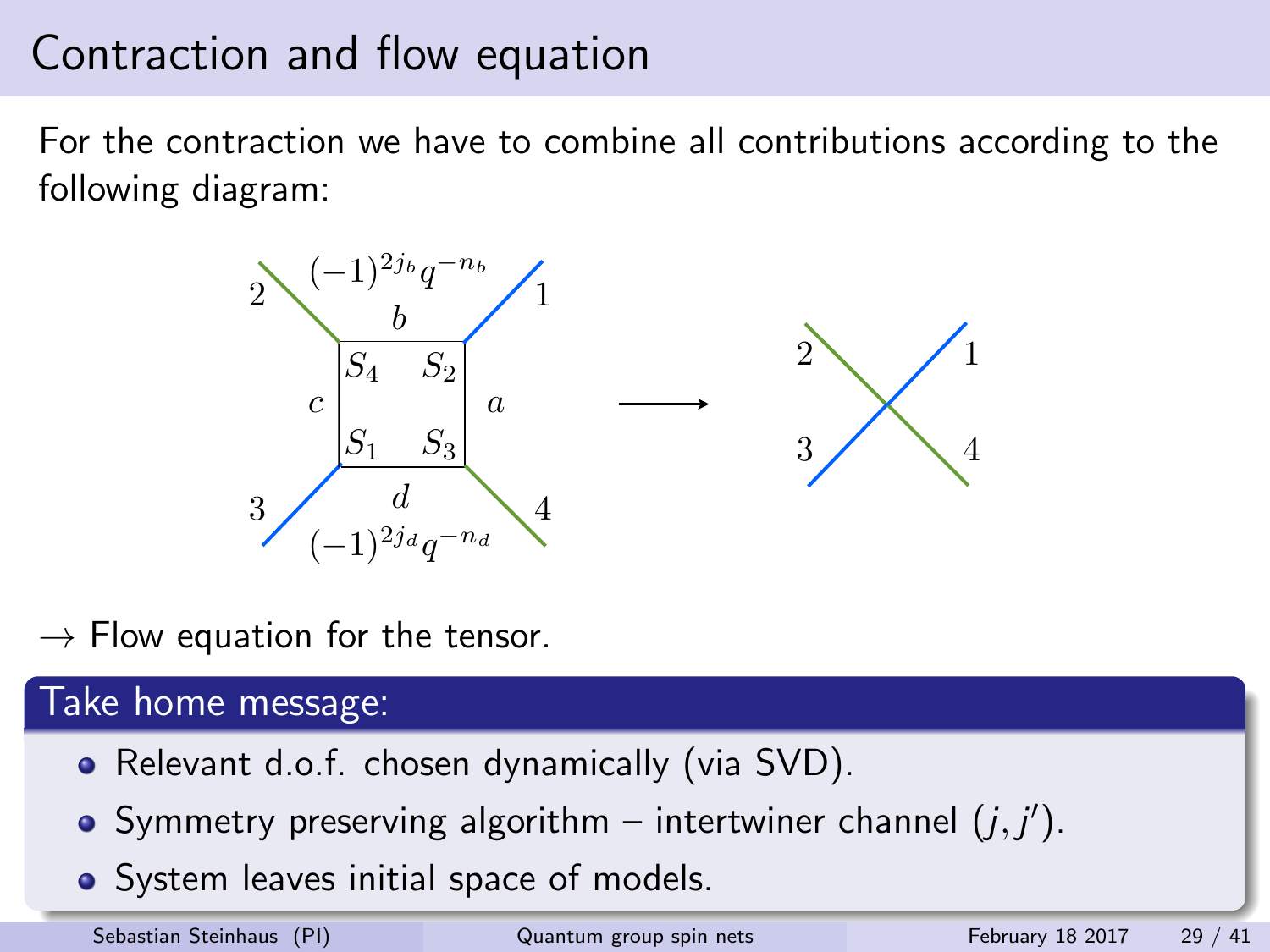# <span id="page-30-0"></span>Outline

[Constructing the physical vacuum](#page-4-0)

- **[From spin foams to spin nets](#page-9-0)**
- 3 [Spin nets as 'melonic' spin foams](#page-14-0)
- 4 [Quantum group basics](#page-17-0)
- 5 [Coarse-Graining via Tensor Network Renormalization](#page-23-0)
- 6 [Results: Fixed points and phase diagrams](#page-30-0)

#### 7 [Conclusion / Outlook](#page-40-0)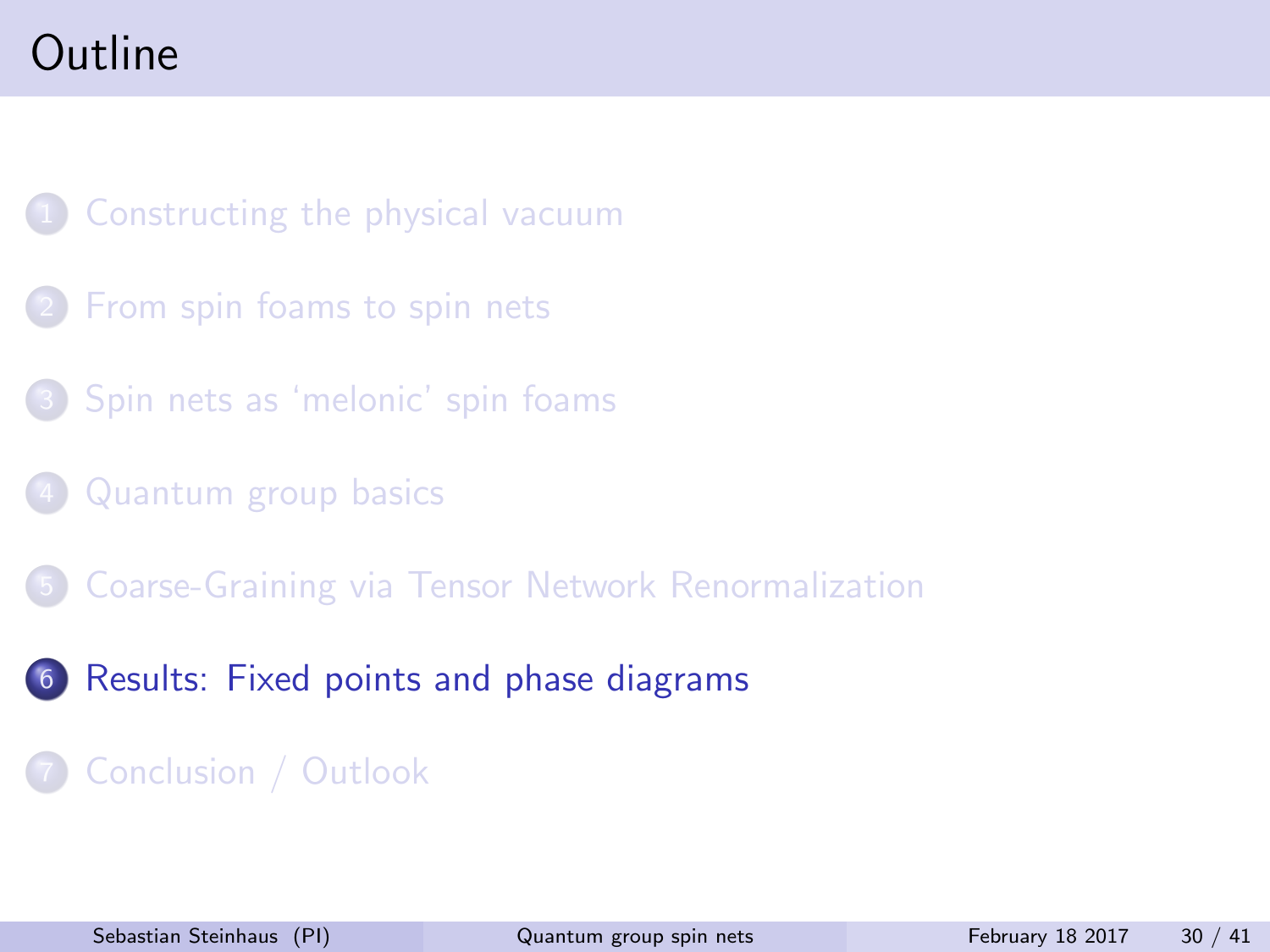#### Initial tensor

**.** Linear combination of fixed point intertwiners [Dittrich, Kamiński '13]:

$$
t({j}, {m}, {n}) = \sum_{J} \alpha_{J} \left( \sum_{j_5, j'_5} \sum_{j_3, j_4}^{j_2, j_1} \otimes \sum_{j_3, j_4}^{j_2, j_1} j_5 \right)
$$

with  $\sum_J \alpha_J = 1, J \in \mathbb{N}$ .

Fat vertex denotes modified Clebsch–Gordan coefficients, labelled by a maximum spin J:

$$
j_1^j := a^J(j_1, j_2, j_3) \, q^{j_1, j_2, j_3} \, q^{j_1, j_2, j_3}
$$
\n
$$
j_1 \quad j_2
$$
\nFactors  $a^J(j_1, j_2, j_3) \sim \left[\begin{array}{ccc} j_1 & j_2 & j_3 \\ \frac{J}{2} & \frac{J}{2} & \frac{J}{2} \end{array}\right].$ 

2

2

2

.

,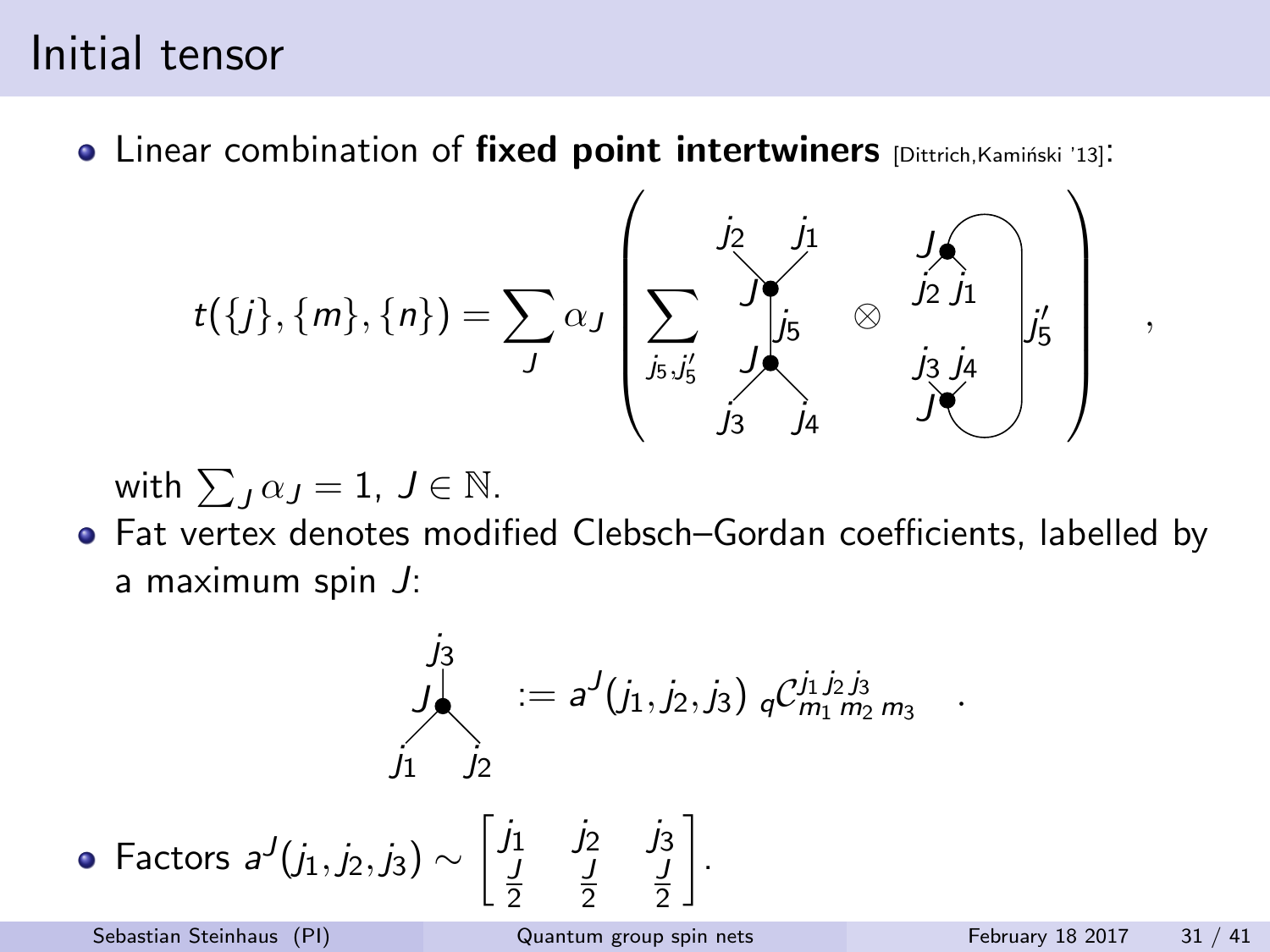#### Example:  $k = 8$  – Fixed point pattern

For level  $k = 8$ , the maximal spin  $j_{max} = 4$ . We have five parameters  $\alpha_{1}$ ,  $J \in \{0, 1, \ldots, 4\}$ . Consider first that only **one** intertwiner is excited:

| $J, \alpha_J$         | fixed point         |  |  |
|-----------------------|---------------------|--|--|
| $J=0, \alpha_0=1$     | degenerate          |  |  |
| $J=1, \alpha_1=1$     | factorizing $J=1$   |  |  |
| $J = 2, \alpha_2 = 1$ | factorizing $J = 2$ |  |  |
| $J = 3, \alpha_3 = 1$ | analogue BF         |  |  |
| $J = 4, \alpha_4 = 1$ | "'mixed"            |  |  |

- Three non-trivial fixed points beyond BF and degenerate!
- No fine-tuning required to flow there.
- Fixed points describe triangulation invariant / topological models.

Pattern generalizes to other quantum groups.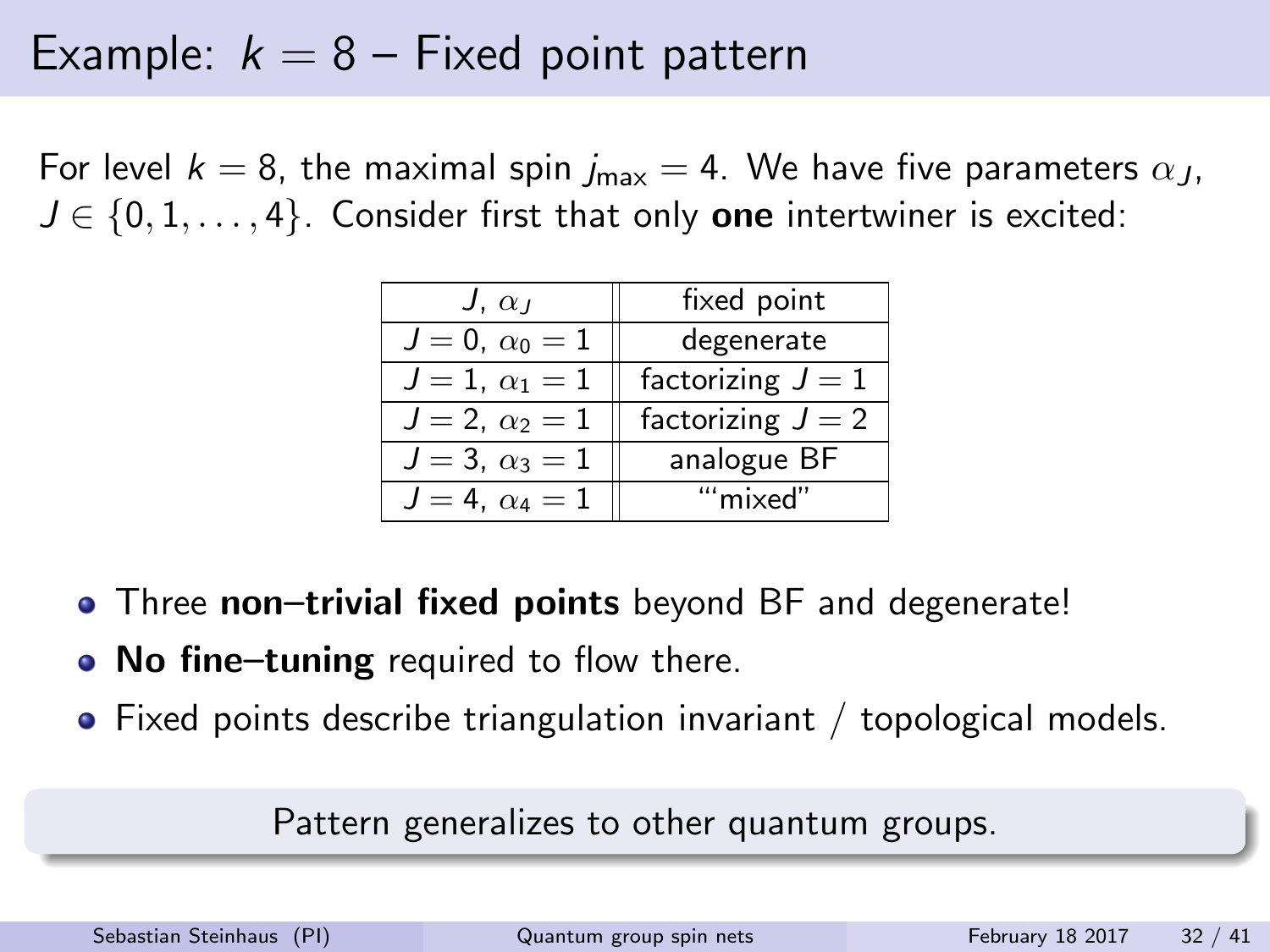Look at the excited intertwiner channels – their singular values: Matrix of singular values  $(j, j')$ :

Degenerate:

| $\begin{matrix} 1 \ 0 \end{matrix}$ | $\overline{0}$ |                                      | 0              |   |
|-------------------------------------|----------------|--------------------------------------|----------------|---|
|                                     | $\overline{0}$ | $\begin{matrix} 0 \\ 0 \end{matrix}$ | 0              | Ó |
| $\overline{0}$                      | $\overline{0}$ | $\overline{0}$                       | 0              |   |
| $\overline{0}$                      | $\overline{0}$ | $\frac{1}{0}$                        | 0              | O |
|                                     | $\overline{0}$ | $\overline{0}$                       | $\overline{0}$ | 0 |

Only the trivial representation  $j = 0$  is allowed.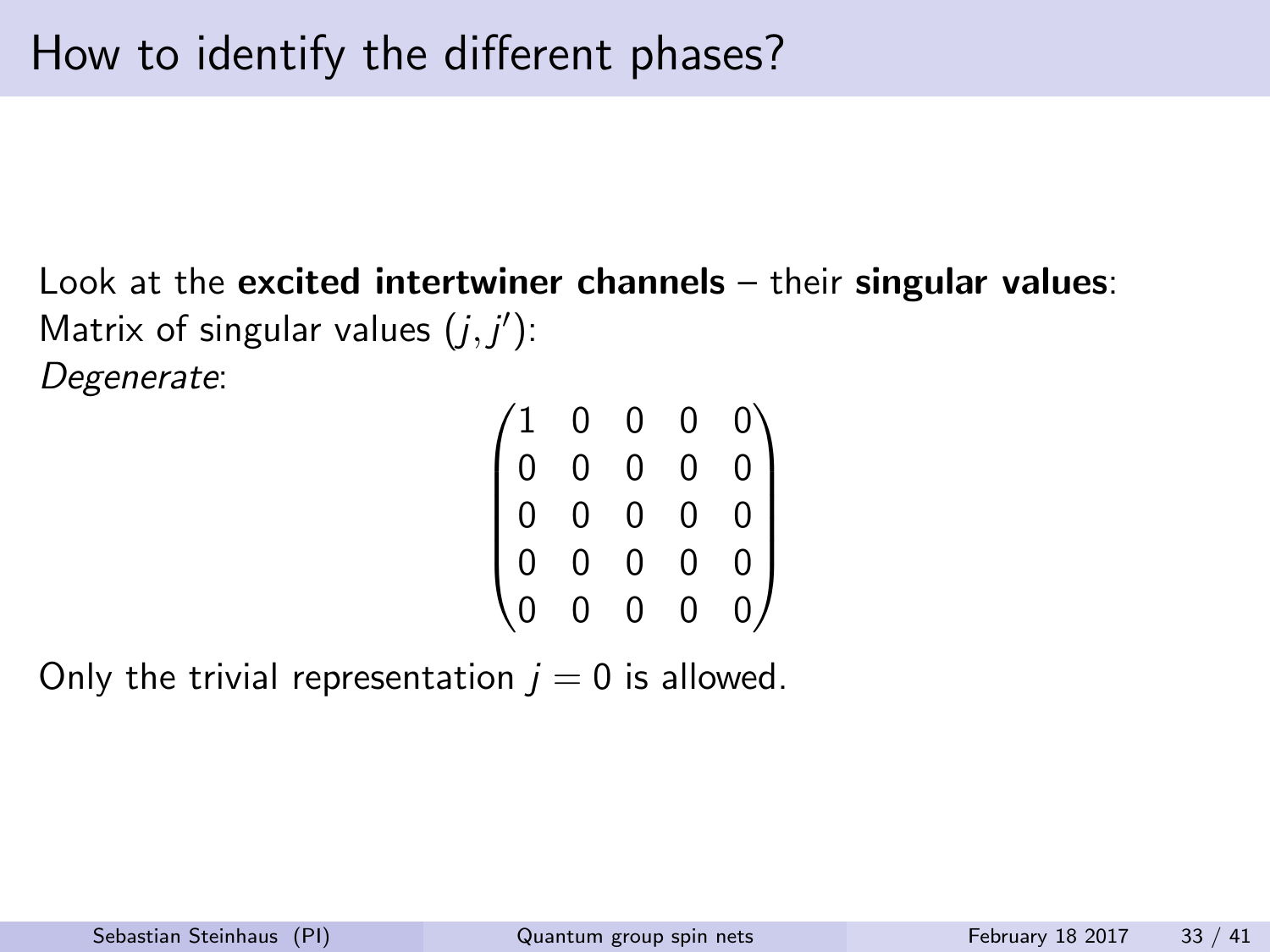Look at the excited intertwiner channels – their singular values: Matrix of singular values  $(j, j')$ : Analogue BF:

| $\mathbf 1$    | 0              | 0                                      | 0 | 0 |
|----------------|----------------|----------------------------------------|---|---|
| $\overline{0}$ | $\overline{1}$ | $\overline{0}$                         | 0 | 0 |
| $\overline{0}$ | $\overline{0}$ | $\begin{bmatrix} 1 \\ 0 \end{bmatrix}$ | 0 | Ó |
| Ō              | Ō              |                                        |   | Ó |
|                | 0              | 0                                      | 0 |   |

Only diagonal intertwiner channels  $(j, j^*)$  allowed.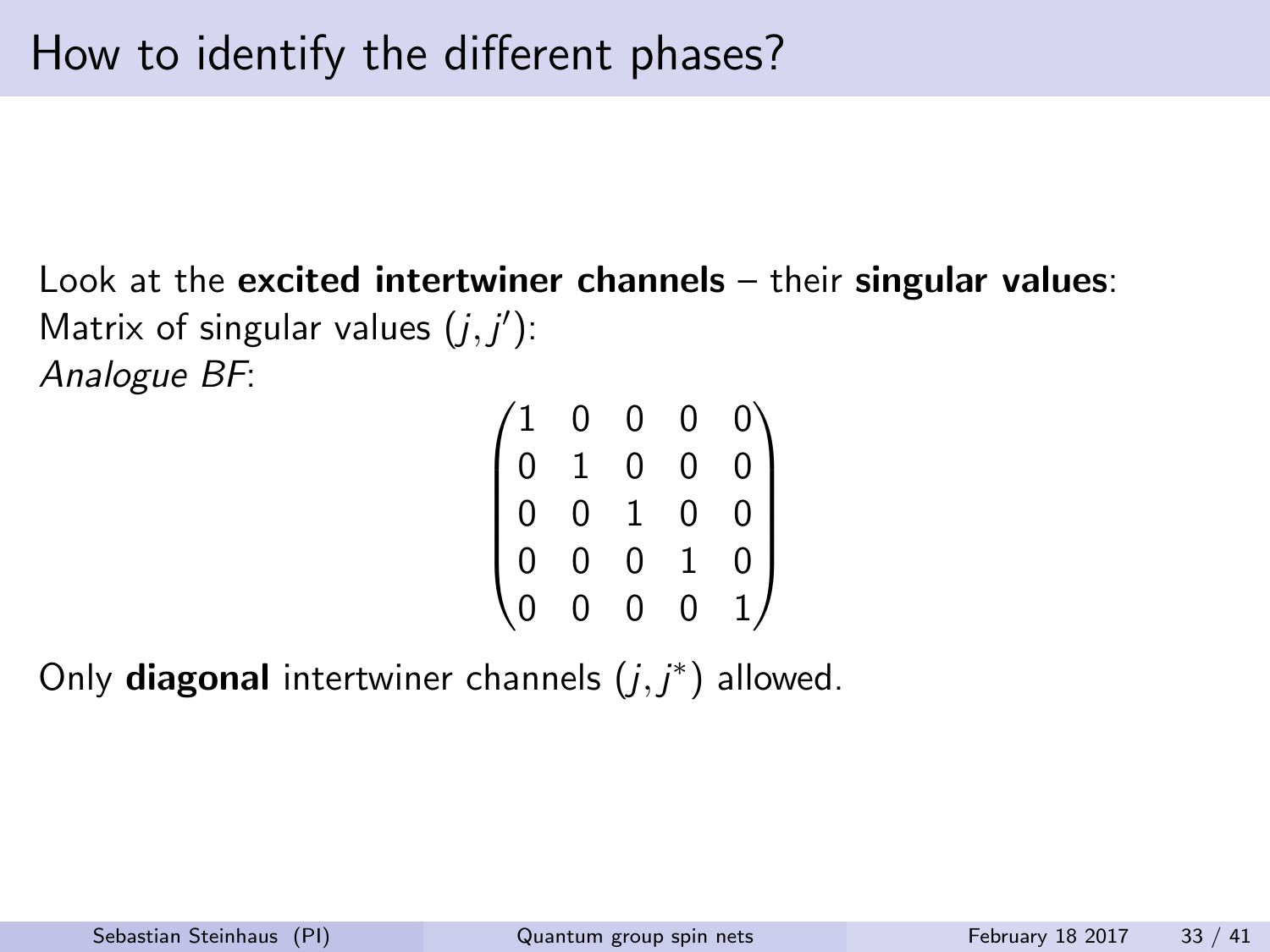Look at the excited intertwiner channels – their singular values: Matrix of singular values  $(j, j')$ :

Factorising  $J = 1, 2$ :

 $\sqrt{ }$  $\overline{\phantom{a}}$ 1 1 1 0 0 1 1 1 0 0 1 1 1 0 0 0 0 0 0 0 0 0 0 0 0  $\setminus$  $\begin{array}{c} \hline \end{array}$ 

All channels  $(j, j')$  excited, with  $j, j' \leq J$ . Left and right copy decouple.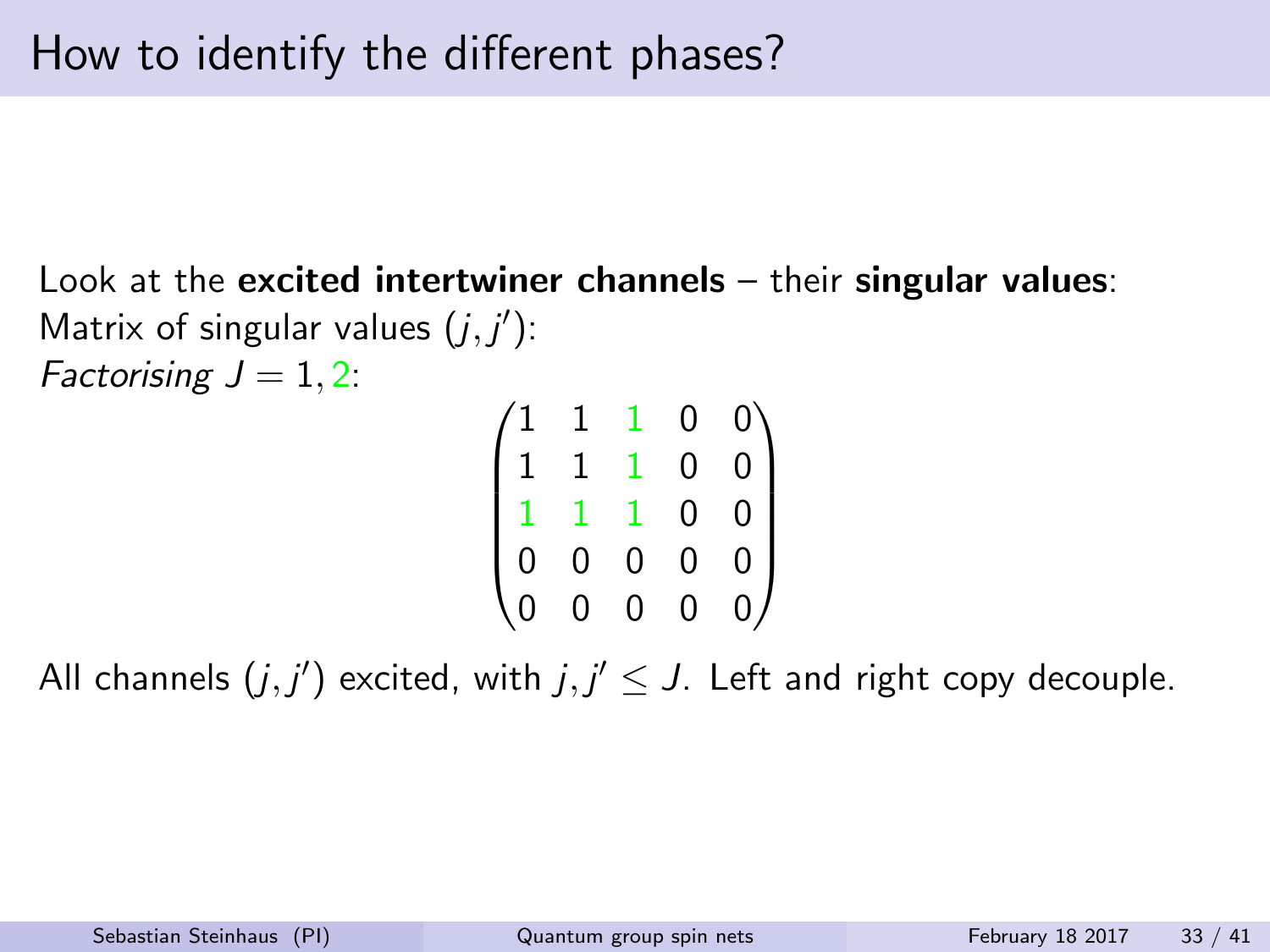Look at the excited intertwiner channels – their singular values: Matrix of singular values  $(j, j')$ : "Mixed":

| $\begin{array}{c} \n \sqrt{1} \\ 0\n \end{array}$ | $\overline{0}$ |                                        | 0            | $1\setminus$   |
|---------------------------------------------------|----------------|----------------------------------------|--------------|----------------|
|                                                   | $\overline{1}$ | $\begin{matrix}1\0\end{matrix}$        | $\mathbf{1}$ | $\overline{0}$ |
| $\mathbf 1$                                       | $\overline{0}$ | $\begin{bmatrix} 1 \\ 0 \end{bmatrix}$ | 0            | $\mathbf 1$    |
| $\overline{0}$                                    | $\mathbf{1}$   |                                        | $\mathbf{1}$ | $\overline{0}$ |
|                                                   | $\overline{0}$ | 1                                      | 0            |                |

All channels  $(j, j')$  with  $(j + j')$  even are excited. Let's look at a phase diagram.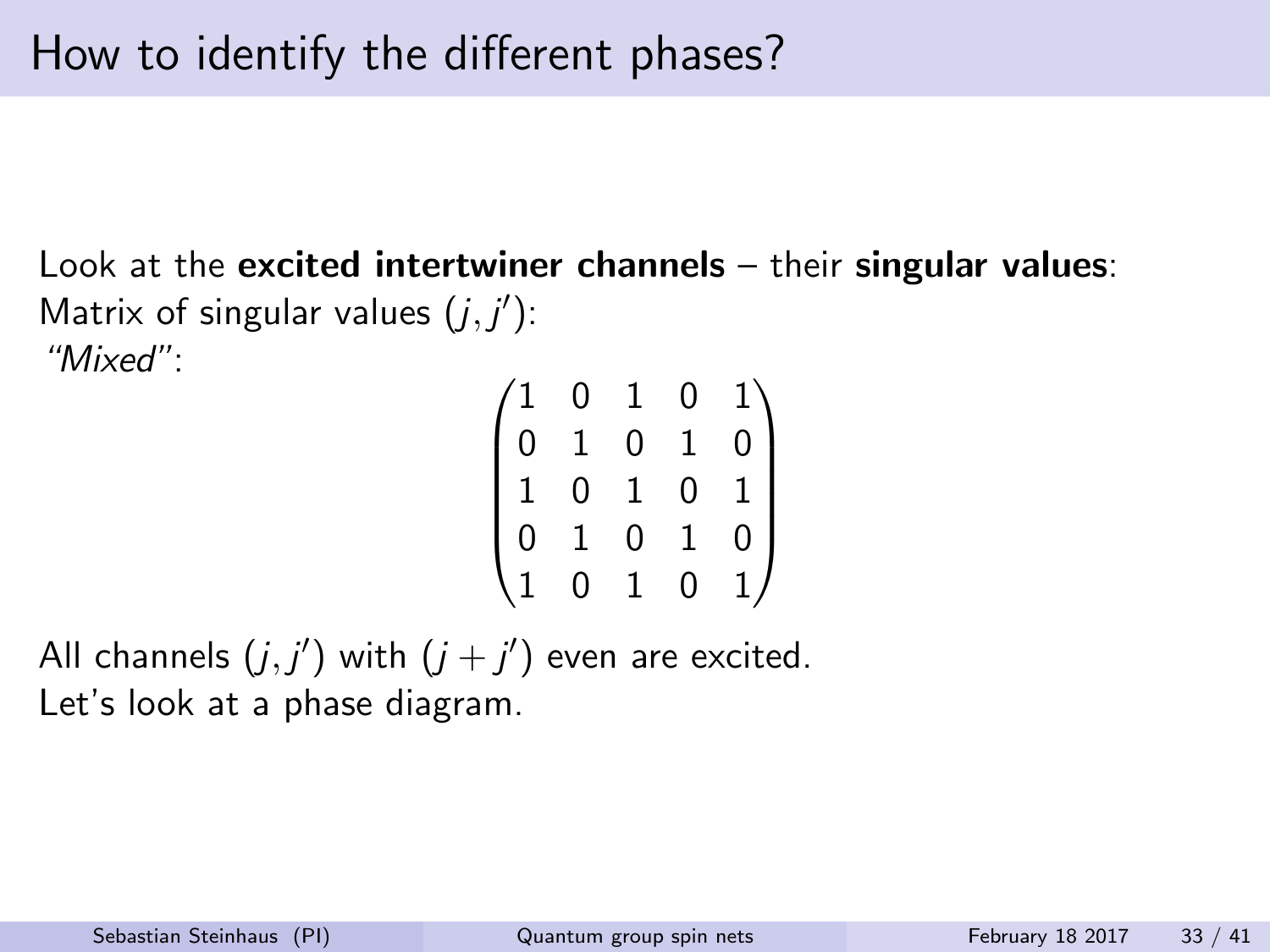# Phase diagram  $k = 8^3$

We look at the slice, where  $\alpha_0 = \alpha_3 = 0$ .



 $\bullet$  We find four extended phases, the the analogue BF phase, the factorizing phase with  $J = 1$ , the factorizing phase with  $J = 2$  and the "mixed" phase.

 $^3\alpha_4=1-\alpha_1-\alpha_2.$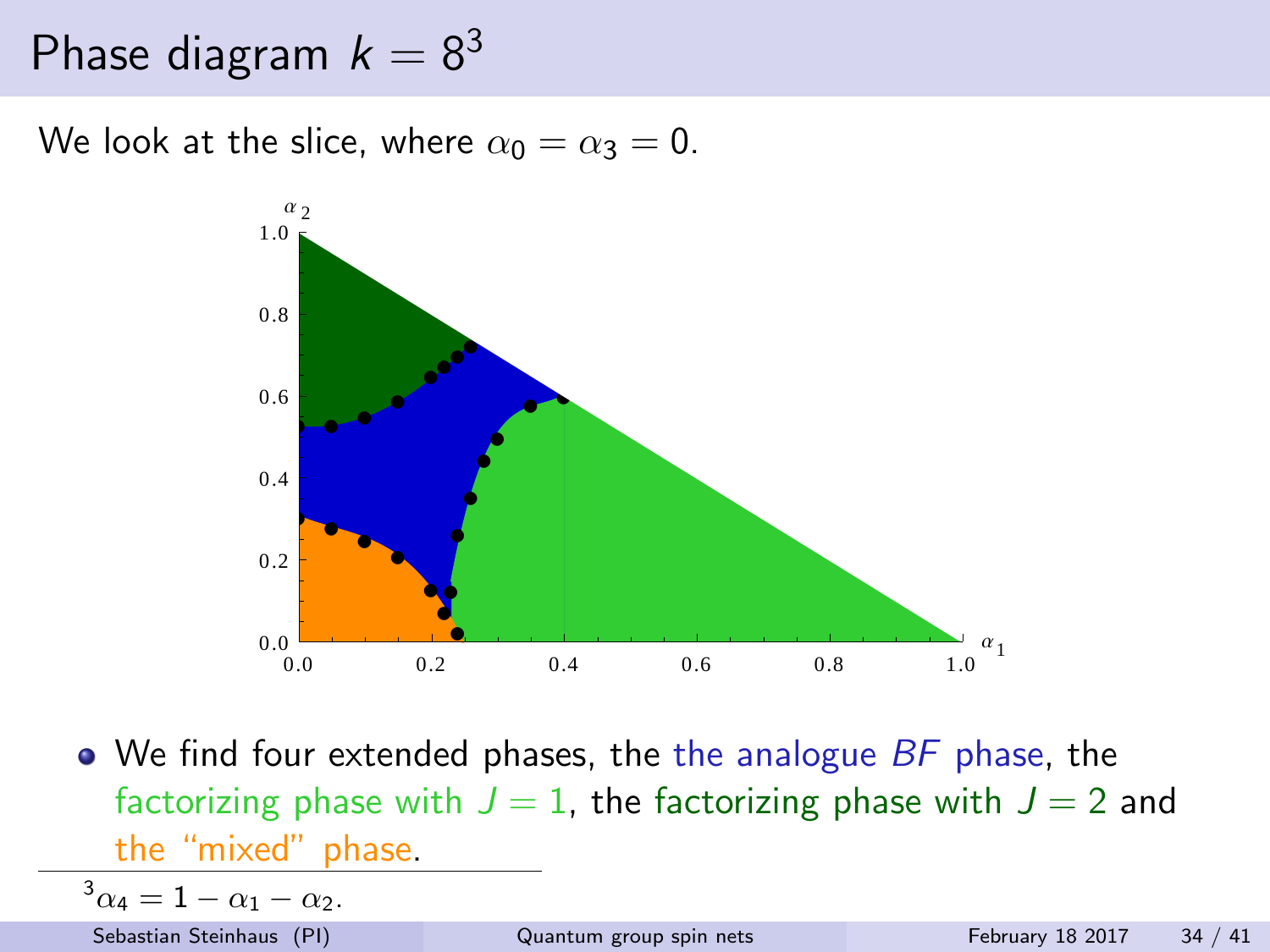# What do spin net fixed points mean in spin foams?

Recall the 'super–melon':



**Highly anisotropic spin foam:** What do the fixed points imply in this situation?

- Factorizing: Both vertices **completely decouple**, it decomposes into upper and lower part. Decoupling effect too strong.
- Analogue  $BF$ : The **'maximal' glueing** of the two vertices, which is in general weakened by simplicity constraints.
- $\bullet$  'Mixed': We expect this to be in between BF and factorizing, so it couples the two vertices, but weaker than BF.

#### Two counteracting effects

'Glueing' (analogue  $BF$ )  $\leftrightarrow$  'Decoupling' via simplicity constraints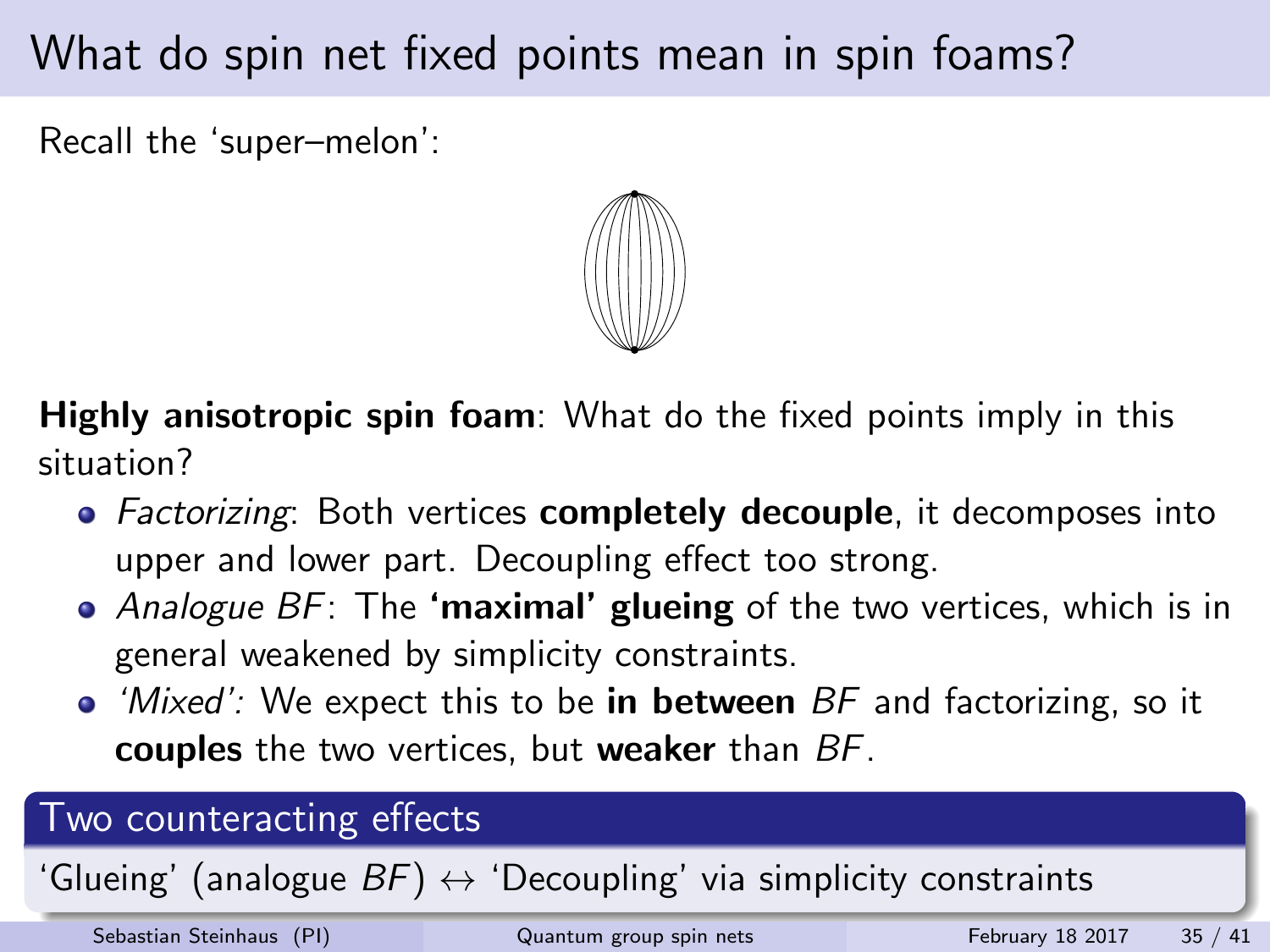### What happens at the phase transition?

Singular values for different initial data during the coarse graining process close to the phase transition (here between BF and factorising  $J = 1$ ):



'Plateau' close to phase transition: more iterations, more relevant degrees of freedom... very similar to Ising model!

2nd order phase transition?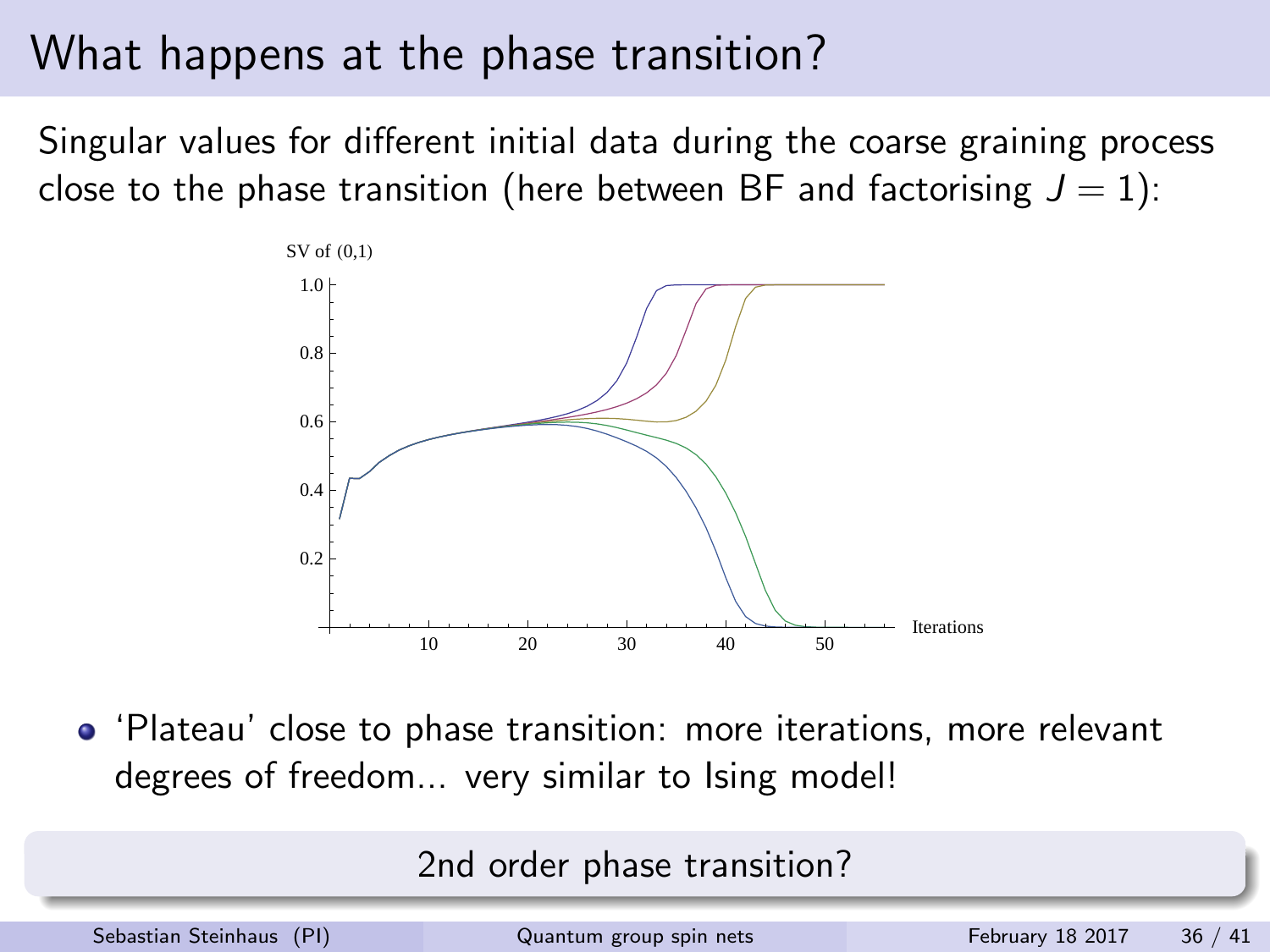# <span id="page-40-0"></span>Outline

[Constructing the physical vacuum](#page-4-0)

- [From spin foams to spin nets](#page-9-0)
- 3 [Spin nets as 'melonic' spin foams](#page-14-0)
- 4 [Quantum group basics](#page-17-0)
- 5 [Coarse-Graining via Tensor Network Renormalization](#page-23-0)
- 6 [Results: Fixed points and phase diagrams](#page-30-0)

#### 7 [Conclusion / Outlook](#page-40-0)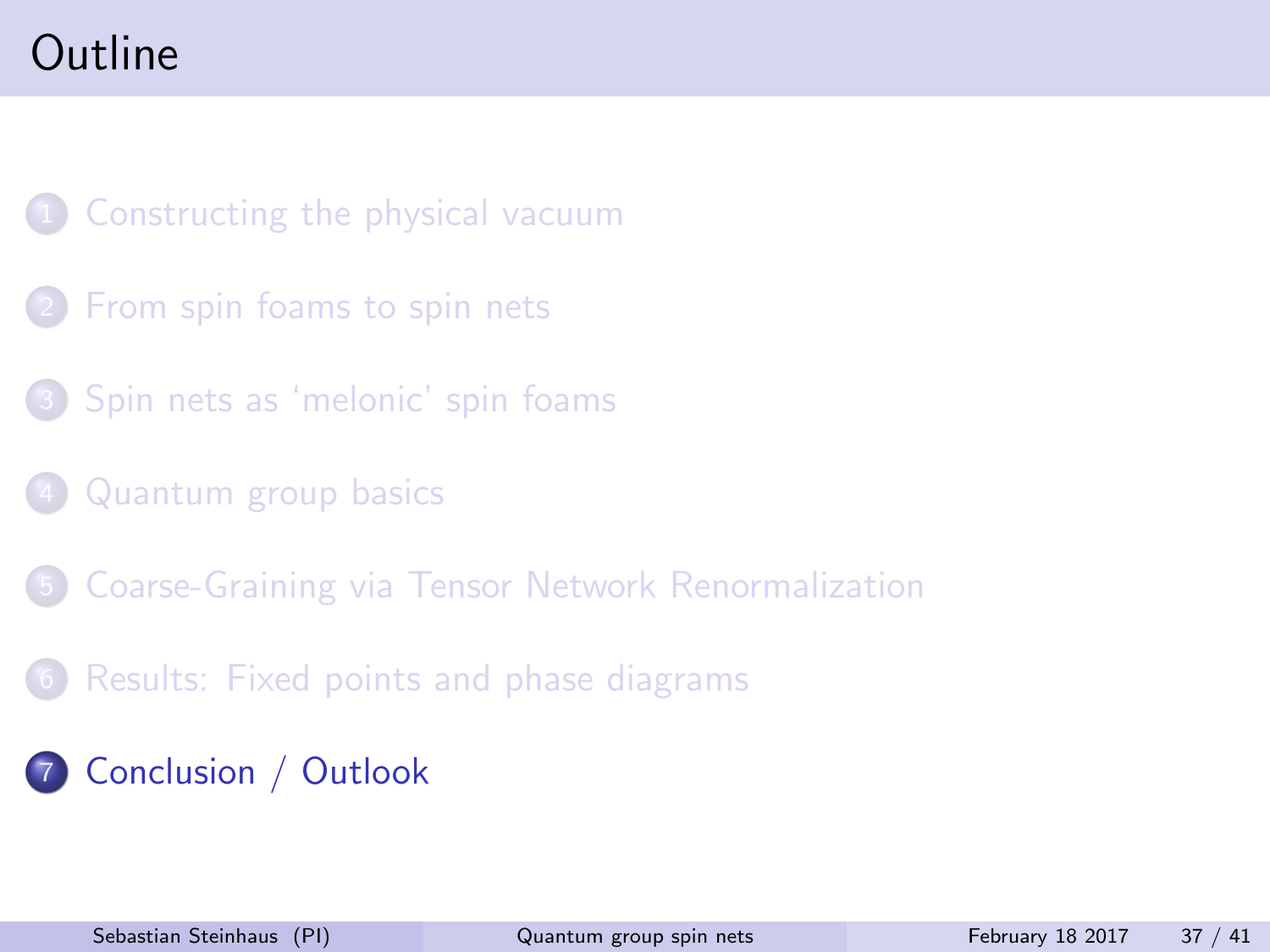# Conclusions

- Construction principle for the physical vacuum: **dynamical** cylindrical consistency
- Definition of quantum group spin net models and the symmetry preserving coarse graining algorithm.
- Conjecture: Intertwiner d.o.f. are relevant (also for spin foams).
- Rich fixed point structure with extended phases and phase transitions.
- No fine tuning needed to flow to interesting fixed points.
- Although starting from a fixed lattice: Fixed points (under coarse-graining) describe fully triangulation invariant models
- **•** Interpretation of spin nets as 'melonic' spin foams.
- Glueing (BF) vs. Decoupling (simplicity constraints)  $\rightarrow$  'mixed' fixed point
- 2nd order phase transition?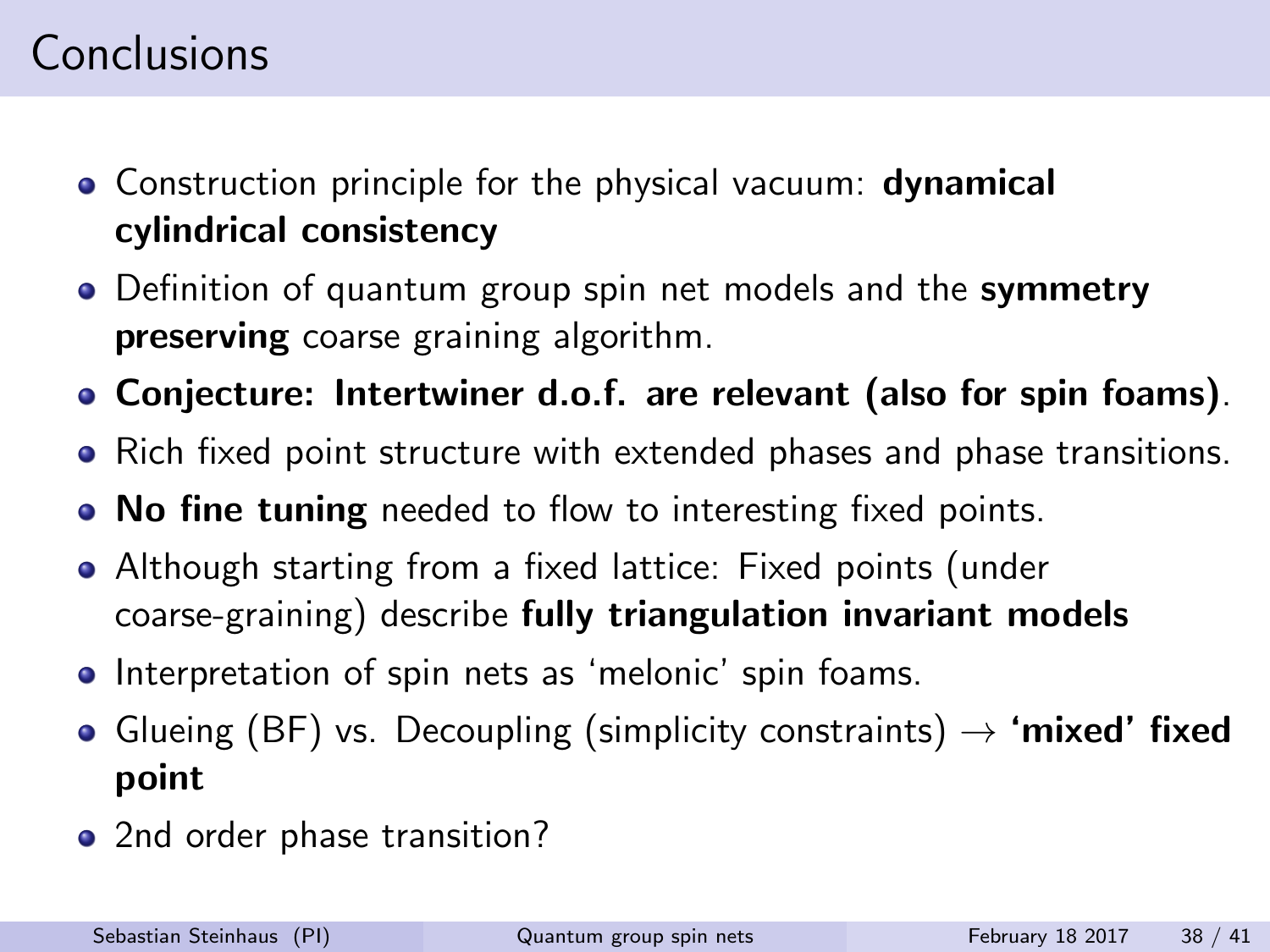- Explore larger symmetry groups, e.g.  $SU(2)_k \times SU(2)_k$ , analogous to the Barrett-Crane model. Also explore analogue EPRL- and FKmodels.
- Further investigate the interplay of 'glueing / decoupling' and the imposition of simplicity constraints.
- Explore behaviour at phase transition further.
- Tune to phase transition to get propagating degrees of freedom.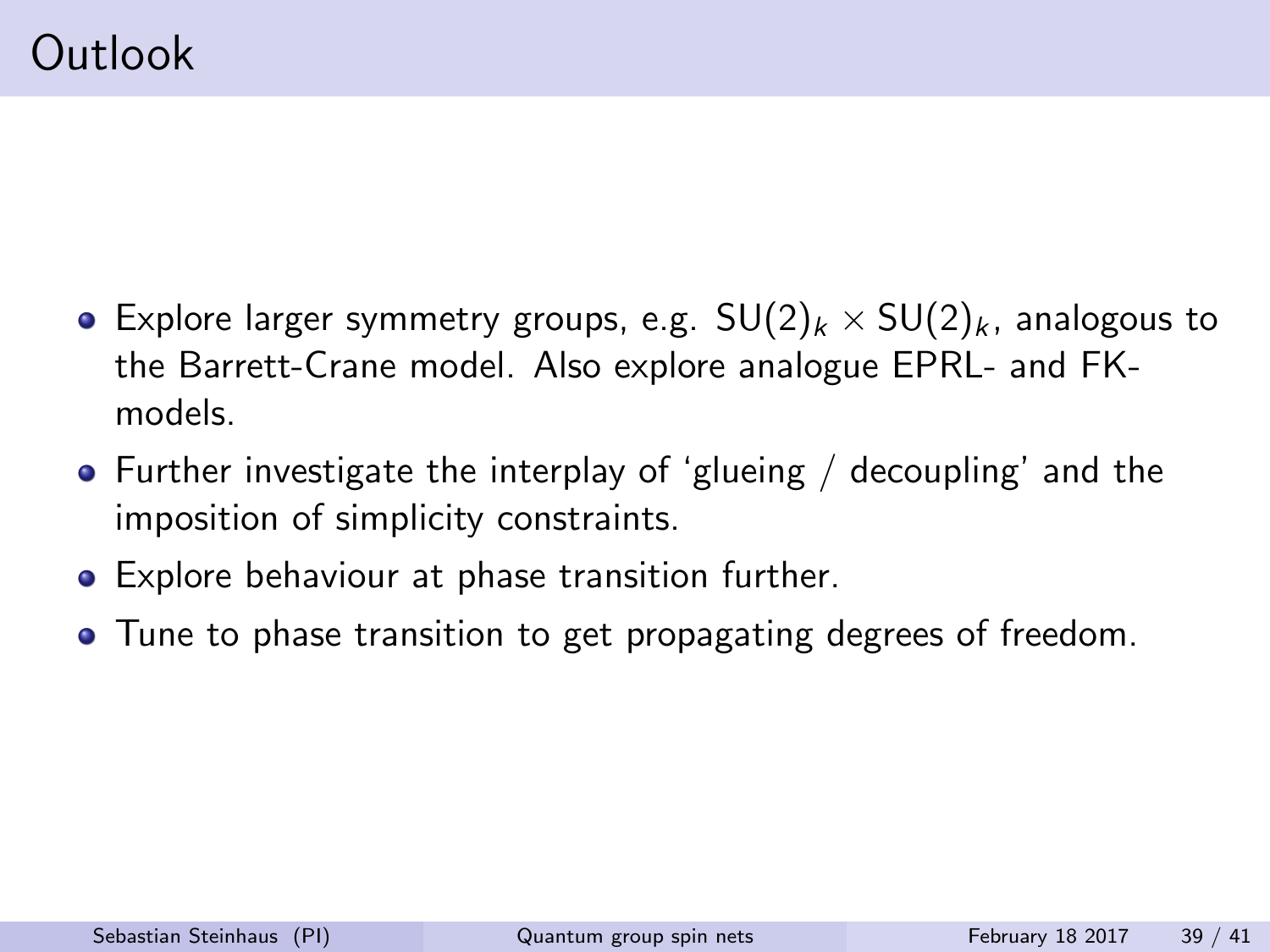### Outlook: A coarse graining algorithm for spin foams  $\mu_{1}$ .

Also spin foams fit into the tensor network language: Define auxiliary

tensors [Dittrich, Eckert, Martin-Benito '11]



Glue two cubes together and define new effective tensors [Liu, Meurice, Qin,

Unmuth–Yockey, Xiang, Xie, Yu, Zou '13, arXiv:1307.6543]:



Phase diagrams of spin foams in reach!